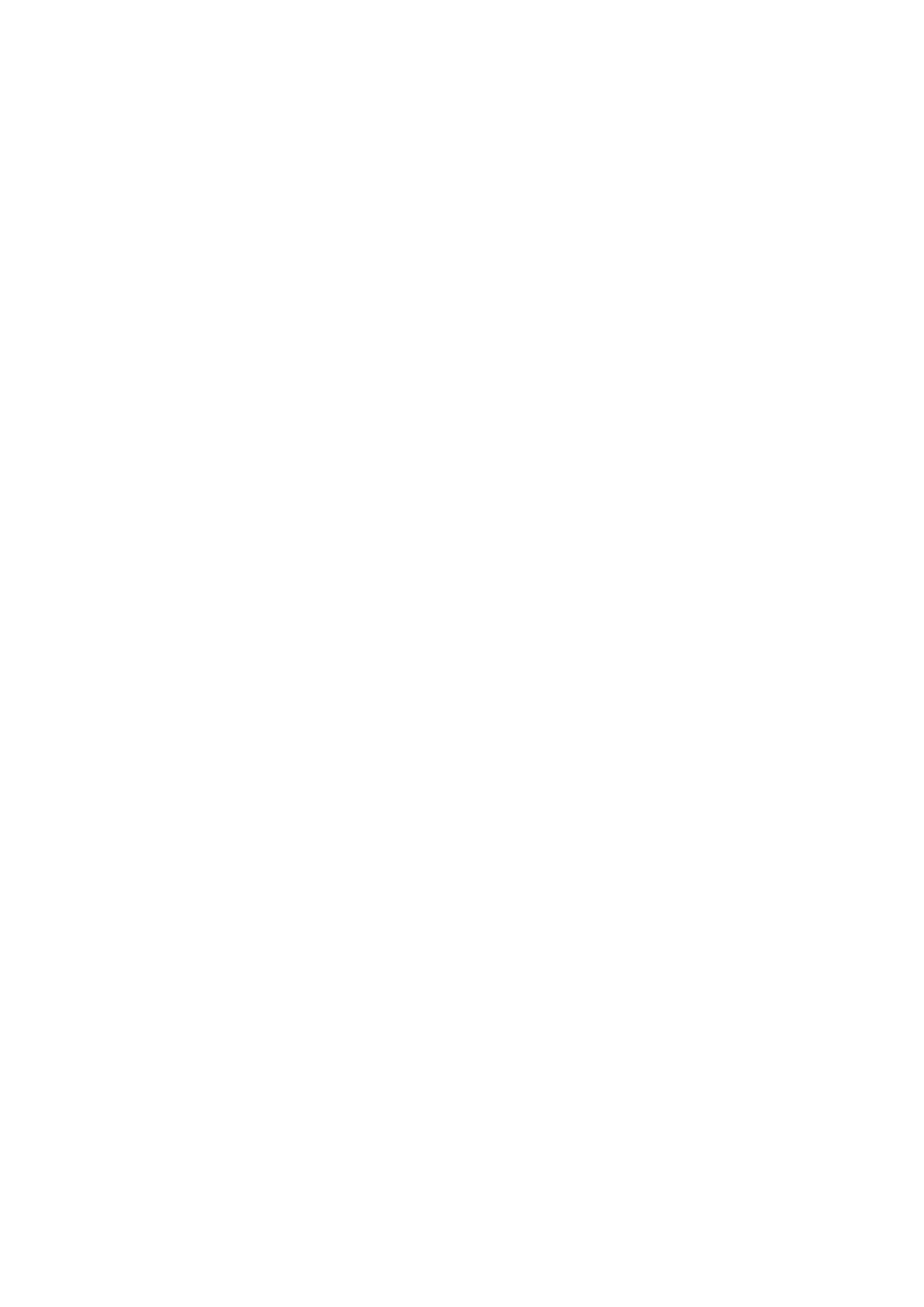# Muslim Identity Formation in Religiously Diverse Societies

Edited by

Derya Iner and Salih Yucel

Cambridge **Scholars** Publishing

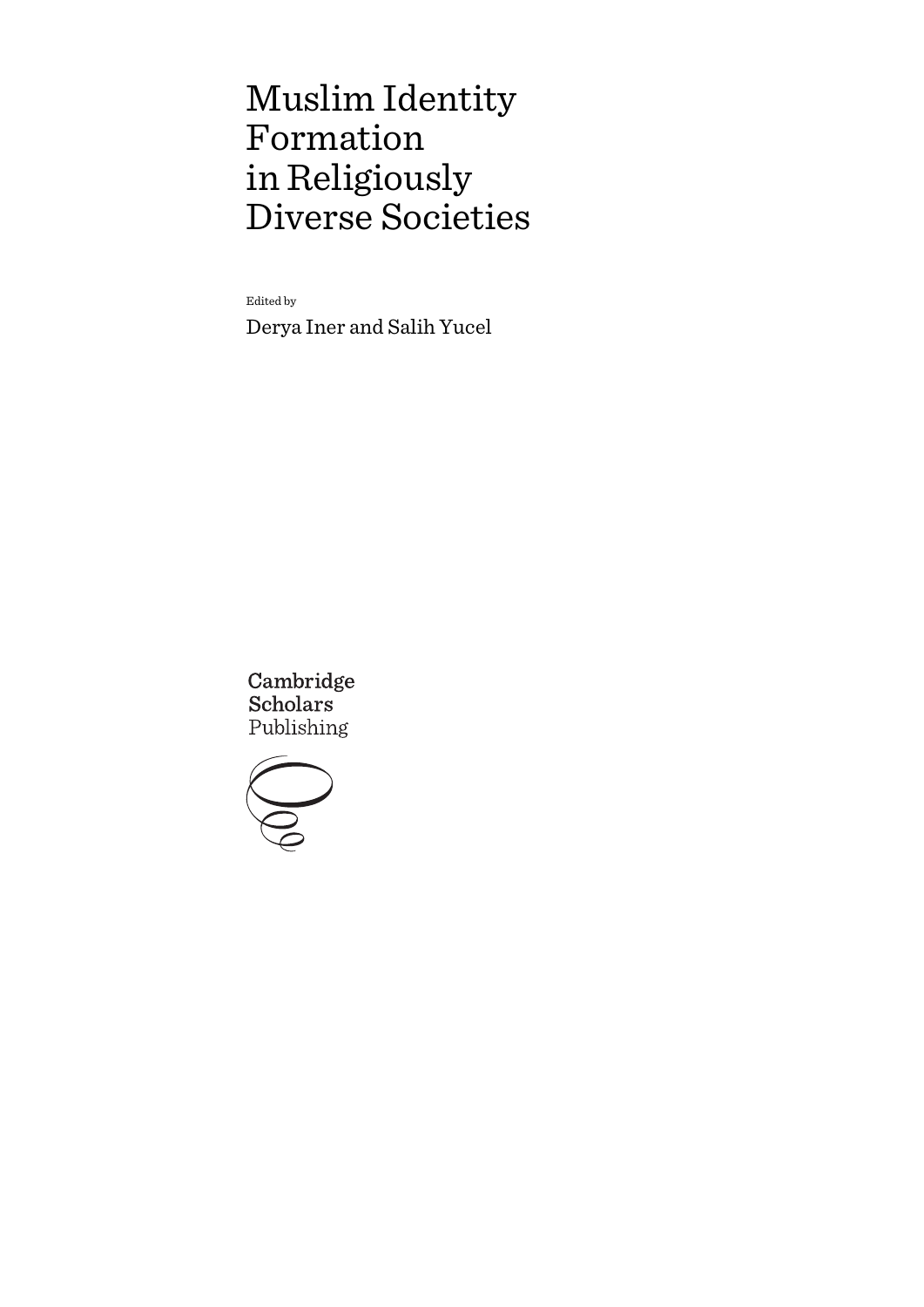Muslim Identity Formation in Religiously Diverse Societies

Edited by Derya Iner and Salih Yucel

This book first published 2015

Cambridge Scholars Publishing

Lady Stephenson Library, Newcastle upon Tyne, NE6 2PA, UK

British Library Cataloguing in Publication Data A catalogue record for this book is available from the British Library

Copyright © 2015 by Derya Iner, Salih Yucel and contributors

All rights for this book reserved. No part of this book may be reproduced, stored in a retrieval system, or transmitted, in any form or by any means, electronic, mechanical, photocopying, recording or otherwise, without the prior permission of the copyright owner.

ISBN (10): 1-4438-8075-2 ISBN (13): 978-1-4438-8075-6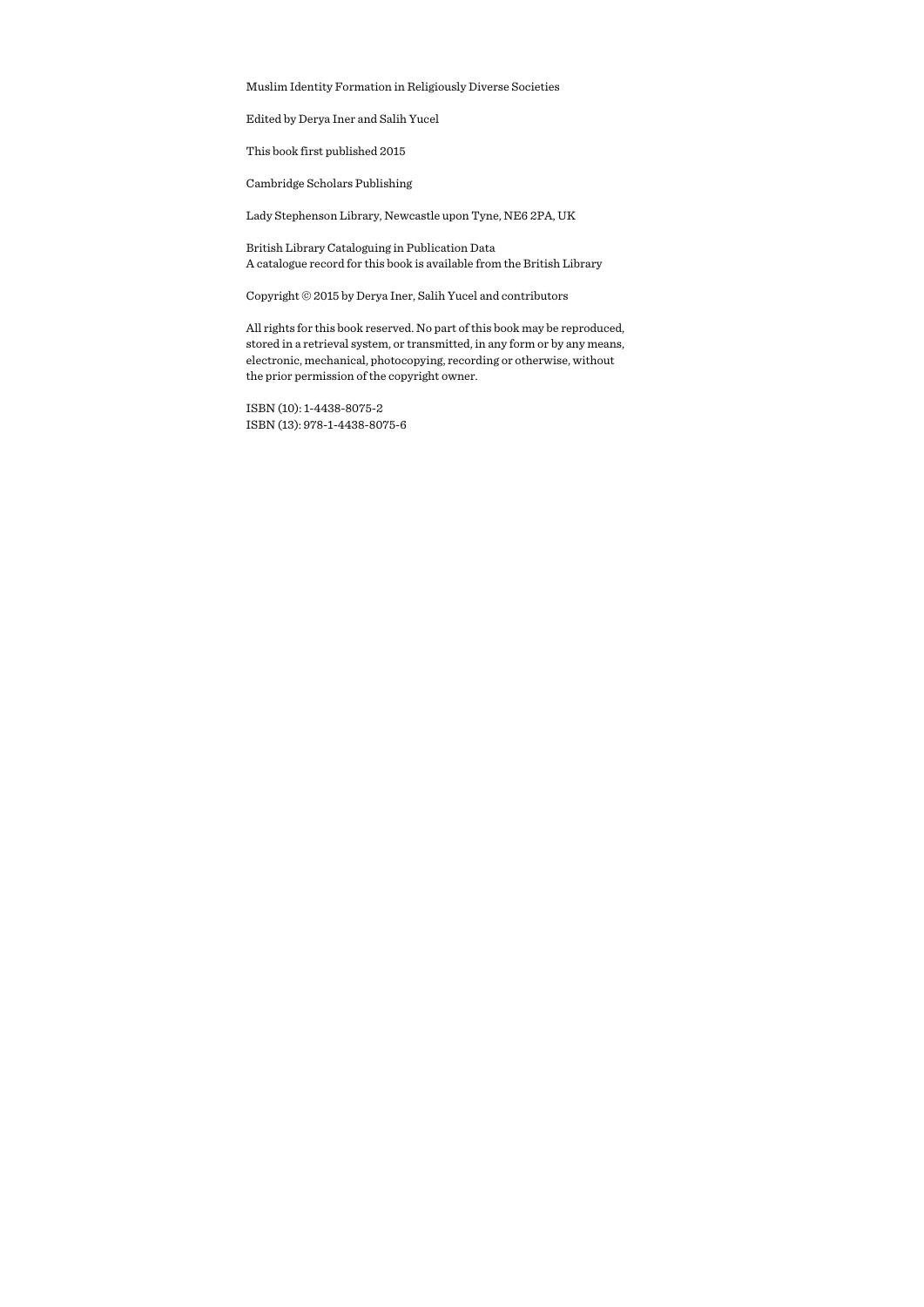# **CONTENTS**

| Derya Iner and Salih Yucel                                                                                                               |  |  |
|------------------------------------------------------------------------------------------------------------------------------------------|--|--|
| Part I: Muslim Identity Formation and Socio-political Involvement                                                                        |  |  |
| Riaz Hassan                                                                                                                              |  |  |
| Religious and Social Foundation of Singaporean Muslim Identity  36<br>Mohammad Alami Musa                                                |  |  |
| Halim Rane                                                                                                                               |  |  |
| Civil Society and its Contribution to Democratisation: A Case Study:<br>Muhammed Çetin                                                   |  |  |
| Part II: Ethno-religious Identity in Western Cultural Context                                                                            |  |  |
| Muslim Identity Formation in the West: The Case of Australian,<br>Nahid Afrose Kabir                                                     |  |  |
| Muslim Religiosity: An Analysis of Salience and Practice among Muslims<br>Rachel Woodlock                                                |  |  |
| A Threefold Sense of Belonging: Practising Home-grown Muslims'<br>Sense of Belonging to Religion, Ethnicity and Nation 155<br>Derya Iner |  |  |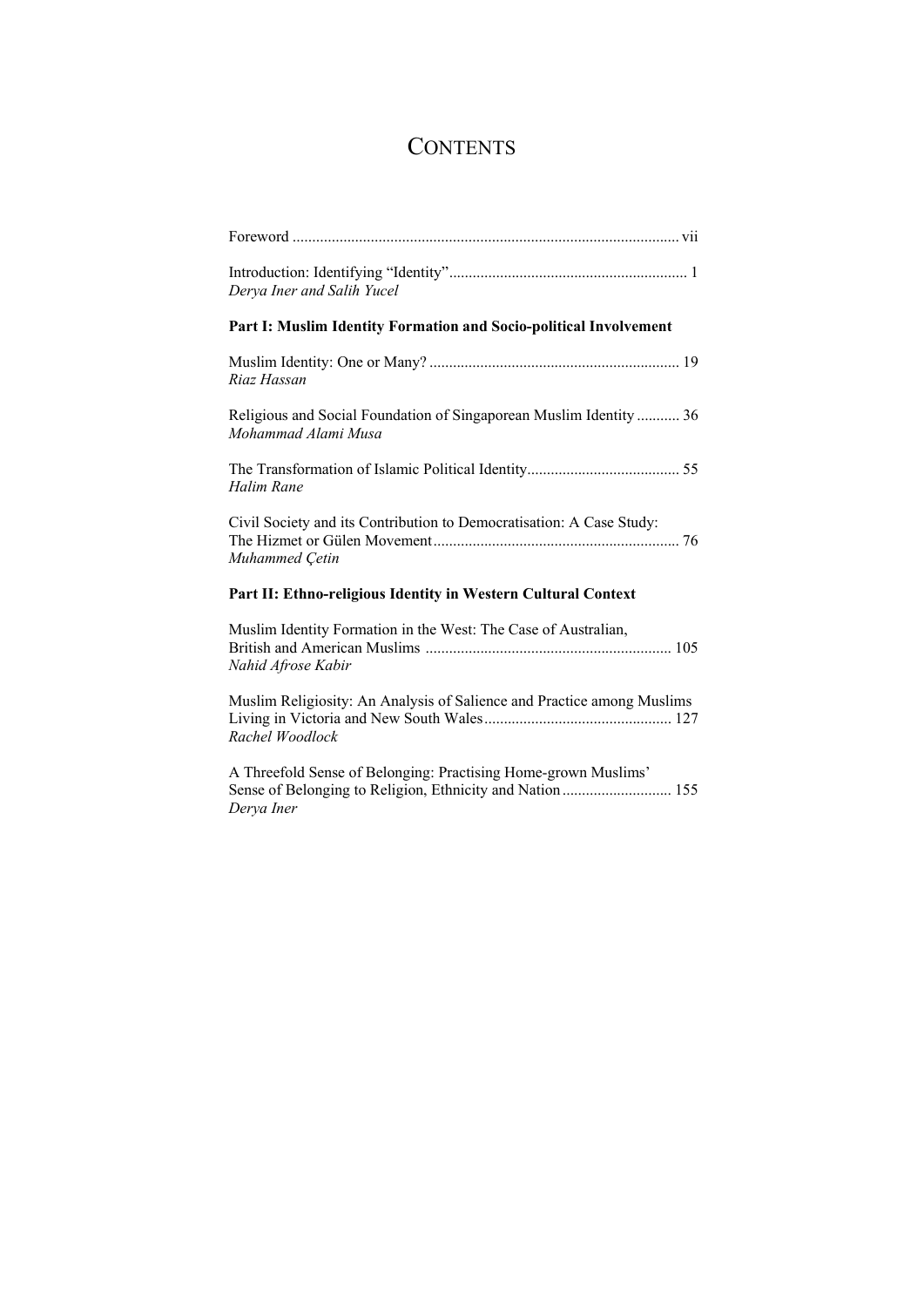| V1 | Contents |
|----|----------|
|----|----------|

### **Part III: New and Emerging Identities**

| Dissent and New Diversities in Muslim Identity Discourses in the Wake              |
|------------------------------------------------------------------------------------|
| Sara Nuzhat Amin                                                                   |
| Mehmet Ozalp and Zuleyha Keskin                                                    |
| "My Wife is the Boss": Muslim Men Negotiating Masculinity<br>Rachmad Hidayat       |
| Part IV: Spiritual Influences on Identity                                          |
| Recep Dogan                                                                        |
| Indigenous Spiritual Light: Reconsidering the Negative Stereotypes<br>Asmi J. Wood |
| Aboriginal Conversions to Islam in Prison: A Substantial Security<br>John Paget    |
|                                                                                    |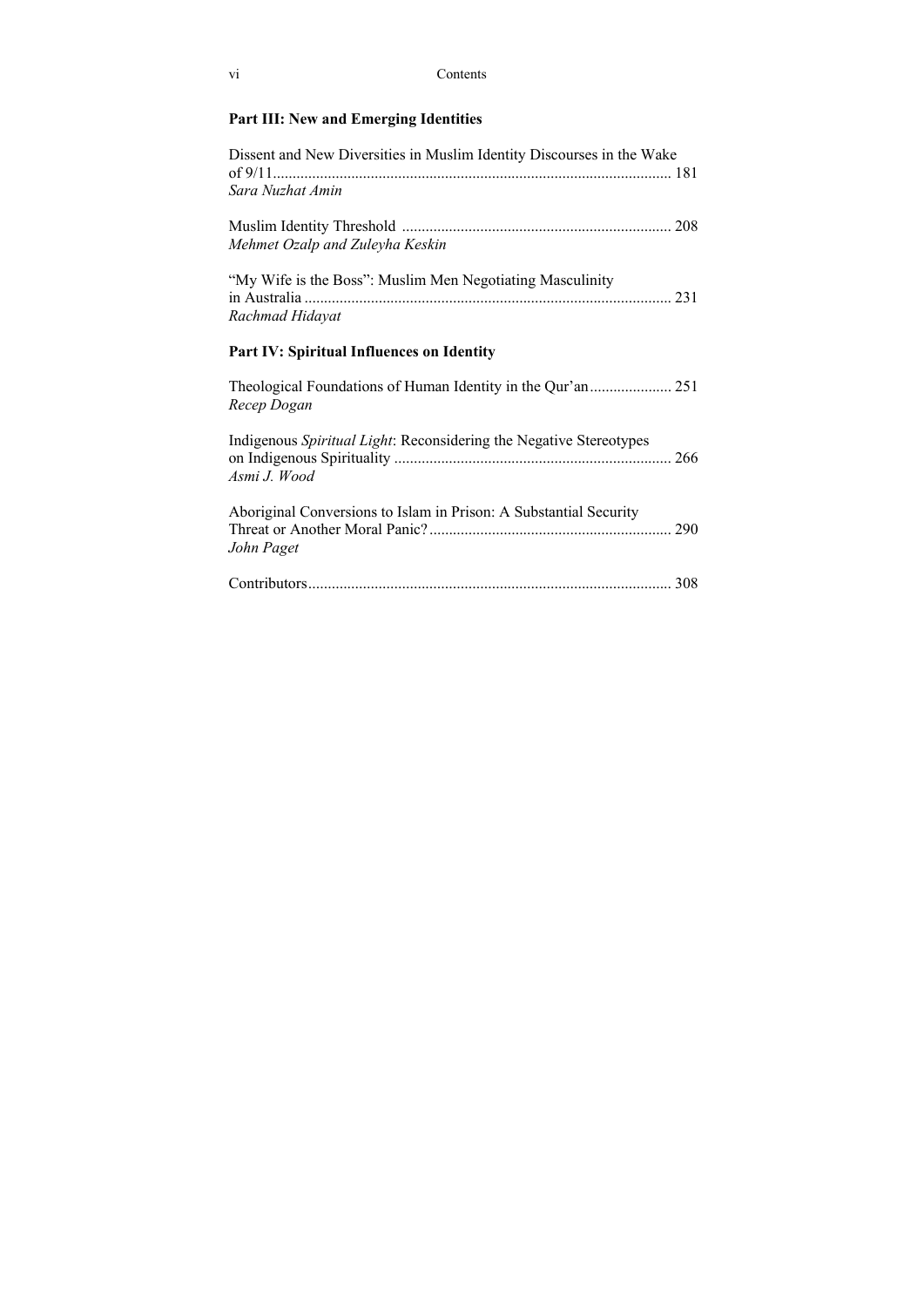### FOREWORD

This book centres on the key concept of *diversity* and relates it to the *identity formation of Muslims*. This emphasis hinges on two main factors. First, Muslims across the world live in religiously mixed societies and consequently experience diversity in an increasing fashion, especially through the cyberspace of social networks. A total of 1.6 billion Muslims are dispersed across a large geography where they live as a majority in 45 countries and the remainder live across 149 countries as significant religious minorities. Moreover, most Muslim-majority countries are now religiously varied. Where they are not, Muslim-dominated countries are exposed to people from all religious backgrounds in cyberspace. It seems multiplicity is an unavoidable reality for Muslims from all parts of the world. Furthermore, in this globalised world where borders are increasingly vacillating, Muslim identity formation becomes a matter of concern for Muslims and non-Muslims as well as native and host societies, and in the meantime receives significant attention from academic and nonacademic audiences. Secondly, diversity is an unavoidable concept in identity-related studies since identity formation is a very complex and ongoing process involving not just a single, simple identity, but rather a plurality of identities with reference to multiple sources ranging from internal to external, individual to communal, spiritual to political, and local to transnational contexts. Muslim identity differs specifically within theological, social, political and regional circumstances and discourses.

Considering the diversity of societies and the numerous factors contributing to shaping Muslim identity, this book brings together examples from different parts of the world, including Western societies, and each chapter focuses on separate factors in shaping individual, communal, political, institutional, civic and/or national Muslim identities. *The overall highlight of the book is the complexity of identity formation and heterogeneity of the Muslim experience of Islamic identity formation.* Nevertheless, there is coherence between the chapters since each focuses on certain factors that shape Muslim identity in particular contexts. Each article investigates similar cases in different parts of the world. Also, each is a blueprint for identity studies regardless of which specific society, community or religion is under consideration.

In addition to including a variety of themes and cases from different parts of the world, diverse methodologies, including quantitative and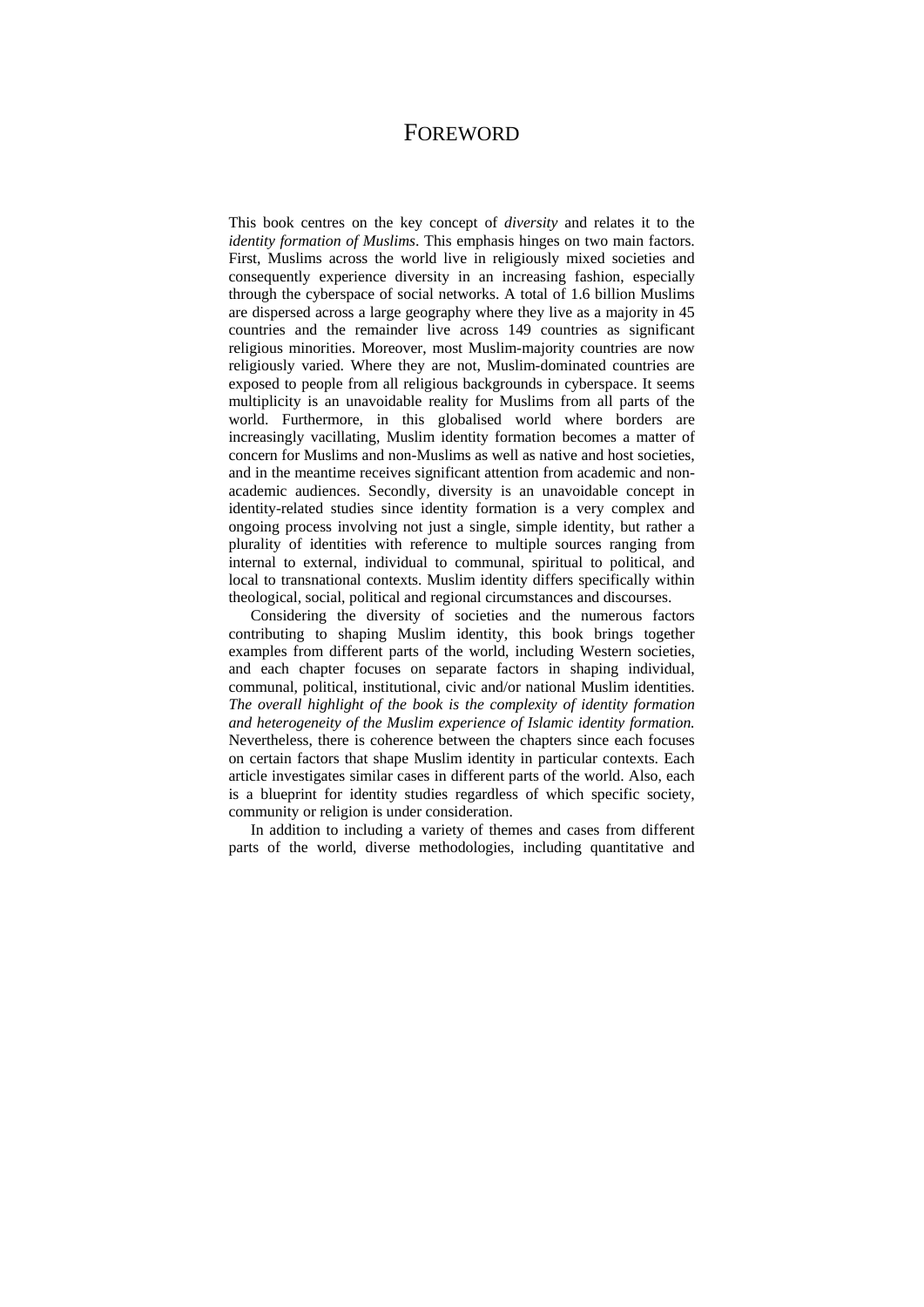qualitative research methods, further enrich the book. The authors' academic backgrounds and organic relationships with their communities enable them to develop their arguments with insight. Furthermore, by giving voice to academics from different locations and nationalities, this book reflects neither a predominantly Western nor a distinctly Eastern approach, but instead gives a balanced view from critical academia globally.

Cases drawn from different countries dealing with multiple aspects of identity formation are likely to catch the attention of a large body of academics and students majoring in humanities, social sciences and arts who are interested in Muslims generally as well as those Muslims who live in particular locations, including the West. It will also attract the attention of those majoring in identity studies, which is a popular academic topic in this highly globalised world.

### **Why Muslim Identity Formation?**

Identity is a fundamental aspect of human beings and has been widely discussed within the scope of psychological, social and political studies. When compounded with Islam and Muslims, it becomes a much more complicated subject in the contemporary world where Muslim communities are spread widely around the globe and face xenophobia and Islamophobia. Besides that, Muslims' internal and external transformation through encounters with the West, through migration and through their historical experience of colonisation, nationalism and Westernisation, has left immense imprints in the diverse Muslim psyche wherever Muslims live – Asia Pacific, the Middle East and Africa – making the Muslim identify-formation question inevitably complicated. That complexity is evident in the publication sector with vigorous discussion on the conceptual and geographical landscapes of Muslim identity formation. On one hand, some books focus on major aspects, such as gender, age, ethnicity or religion/religiosity, which are regarded as influential in shaping Muslim identity, $\frac{1}{1}$  or shape their themes around a particular region.<sup>2</sup> On the other hand, there are books that stand out for their random variety, delving into many aspects in different locational examples.<sup>3</sup> This apparent variety of topics and locations does not give the sense of internal coherence. The overarching discourse in the case of Muslims in multicultural societies addresses European and American diversity<sup>4</sup> and, in most of the examples given in the notes, Muslim identity is always taken into account within the discourse of negotiation, integration, enforcement and reaction, as if Muslim identity is merely a socio-political phenomenon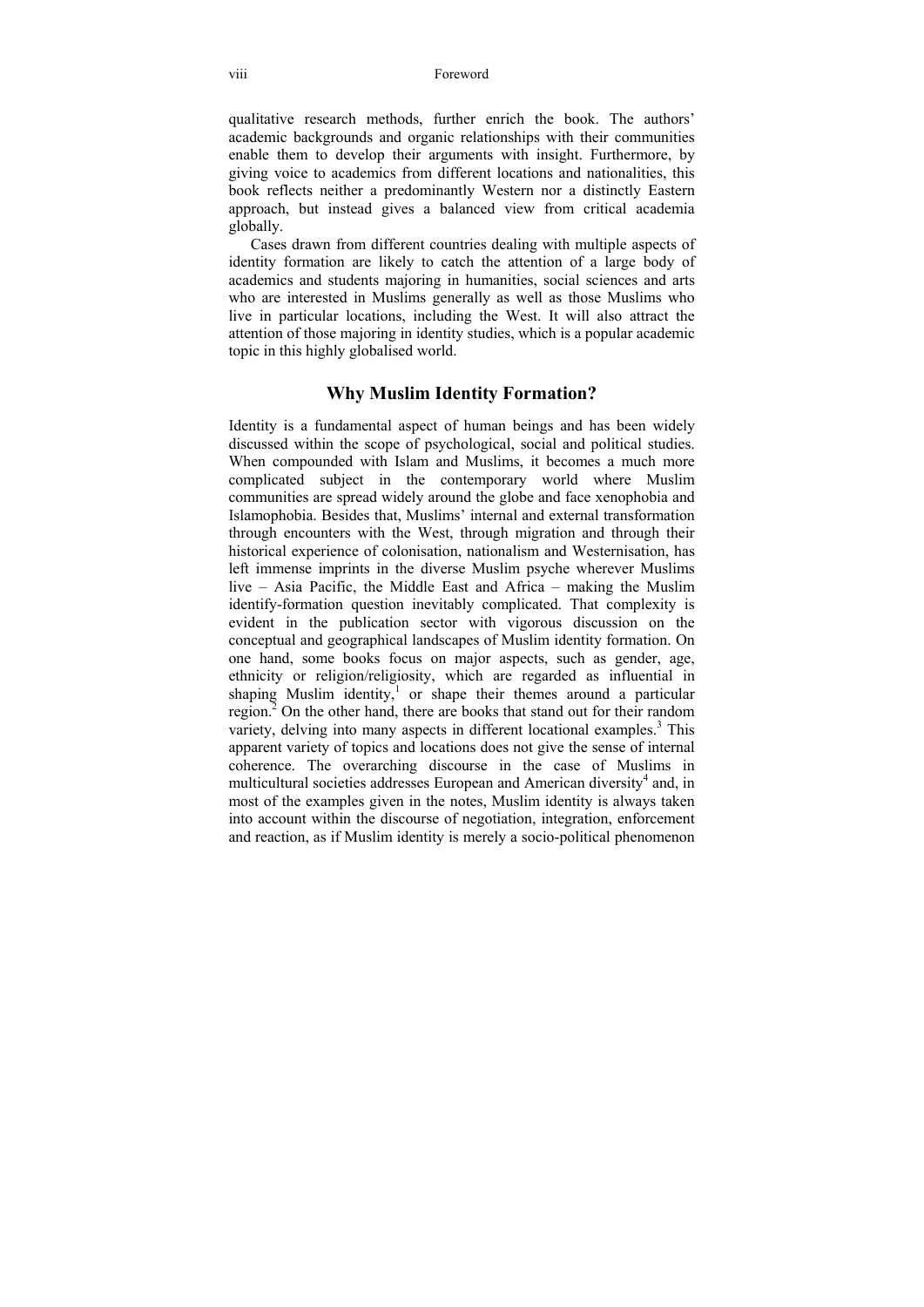and, in most cases, an issue to be resolved by social engineers and political actors.

Nevertheless, the literature is vigorous and growing with many notable examples. This project is a further contribution to this scholarship, which acknowledges the complexity of identity formation, a fact reflected in the way each chapter explores a different but important factor contributing to the shaping of Muslim identities. The effects of religiosity, universal values, state politics, socio-political environment, diaspora, gender relations and conversion to Islam shape the themes of chapters. Also, evenly distributed examples/cases from the different societies of the East, West and Asia Pacific present a comprehensive and realistic picture of the world, which considering the global scope of the subject cannot be reduced to the experience of Europe and America alone.

In each chapter, experts in the field from grassroots level offer insights while examining various factors contributing to the formation of Muslim identity. This book includes different case studies from different religious societies in which Muslims live, underlining the different modes of Muslim identity formation and their results. Without being confined to either a Western or Eastern perspective or employing purely sociological or theological paradigms, but taking all of them into account, this book presents an evenly distributed variety with an internal harmony. In so doing, the book aims to reach academic and non-academic audiences from different locations and fields that show interest in exploring the directions of identity formation in a globalised world by looking at Muslims' experience of living in diverse societies.

This book takes the topic of Muslim identity formation and examines it through a multitude of perspectives and angles. In the first of four parts, four authors examine Muslim identity formation through socio-political involvement. While the first part focuses mostly on Muslim-majority countries, the second part examines ethno-religious identity in the Western cultural context, particularly in Australia. The third part looks at the new and emerging identities of Western Muslims in the post-9/11 world. The final part delves into the spiritual influences upon identity formation, with particular attention to theological foundations and case studies within the Australian Indigenous traditions and communities.

In the first chapter, Riaz Hassan explores conceptual issues and stereotypes of Muslims in Western and Muslim public discourses. When looking at Muslim identity, he focuses on the impact of state politics in seven Muslim-populated countries upon Islamic identity development. Using self-reported religiosity as a proxy for Muslim identity, his research findings show that globally there exists not one but multiple Muslim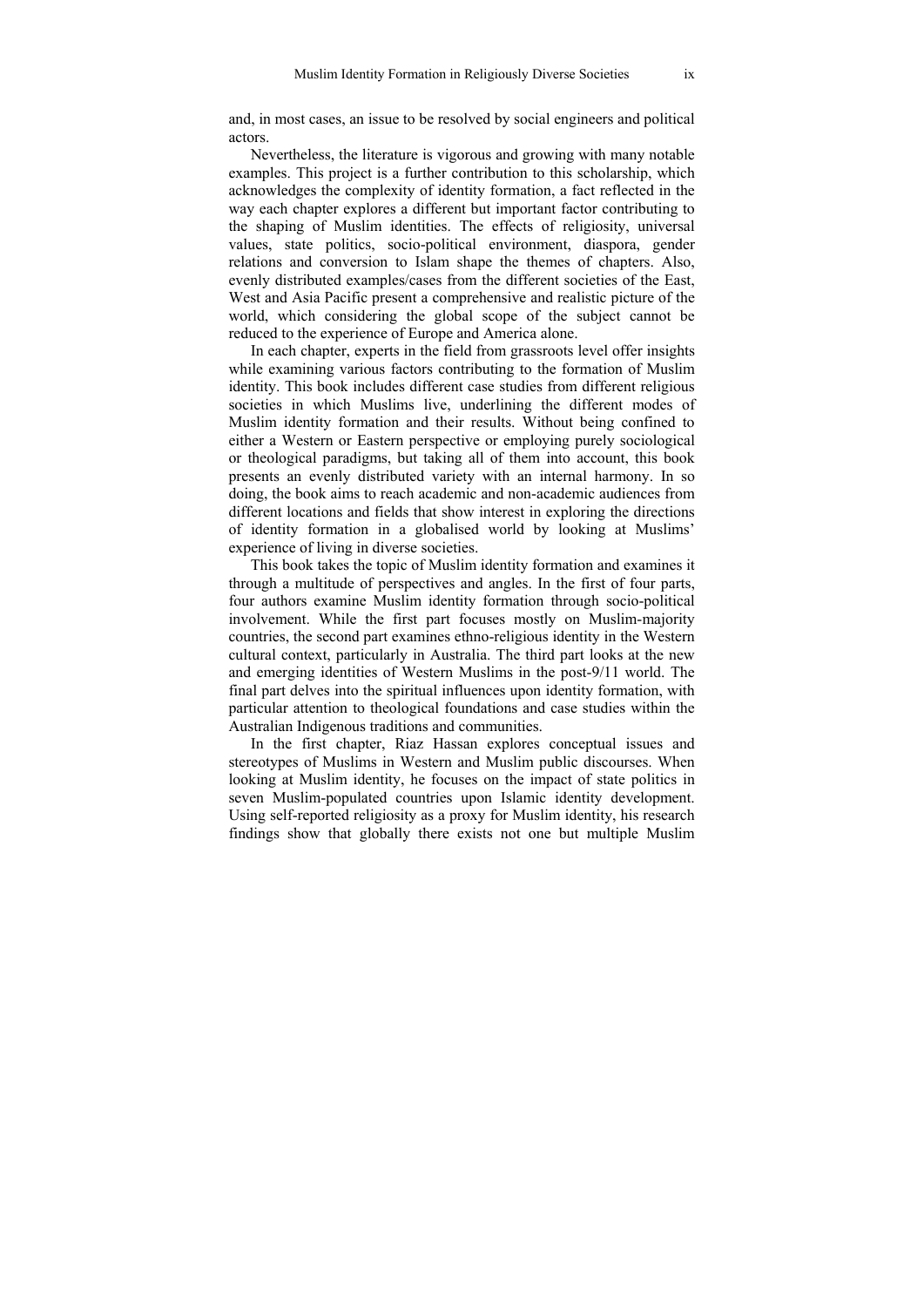#### x Foreword

identities and, in contrast with stereotypes, only a small proportion of Muslims construct their Muslim identity based primarily on religiosity. Muslim identity is not a biological or fixed phenomenon, but rather a socially constructed reality, based often on heritage. Moreover, while modern Muslim societies are religiously diverse, they publicly and legally privilege only Muslim identity grounded in the hegemonic religious traditions and do not provide adequate opportunities for the expression and growth of identities grounded in minority Muslim sects, heritage and cultures. As a consequence, they contribute to the institutionalisation of privilege through a range of laws and oppressive norms and practices. Such practices are creating different categories of citizenship and are not conducive to the emergence of vibrant, open and fair civil societies.

In the second chapter, Mohammad Alami Musa examines the Singaporean Muslim identity using Abdullah Saeed's framing of "participants" versus "isolationists" in categorising Muslims in secular states. The mainstream response is participatory, accepting the status quo and believing it is in the true spirit of Islam to live in a secular context. The minority view that prevails among some segments of Singaporean Muslims is isolationist as they believe they should not live in a secular state.

In the third chapter, Halim Rane discusses the contemporary evolution of Islamic political identity and the key internal and external factors that have contributed to the emergence of second-generation Islamic-oriented political parties. Driven by Islamic political leaders, the higher-objectives approach, or *maqasid*, asserts such principles and goals as democracy, good governance, economic development, human rights and pluralism as "Islamic" objectives. This chapter explains the role of *maqasid* along with its implications for political Islam, Muslim identity and relations between Islam and the West.

In the final chapter of the first part, Muhammed Çetin analyses the Hizmet Movement's members' faith-based identity. Contrary to the political Islamists who employed the ideas of "sameness" and "otherness", the Hizmet Movement rejected such essentialist notions of identity, especially because they regard the reduction of religion to a political ideology as a great betrayal of religion. The Muslim and civic identity formed by Hizmet encompasses principles that lead to inclusiveness, education, dialogue and altruism. He tracks the development of the Hizmet Movement to show how successfully the civic-minded identity can thrive and contribute to society.

After the threat of the Cold War was over, the Western world shifted its focus to a considerable extent toward the Muslim world. Terrorist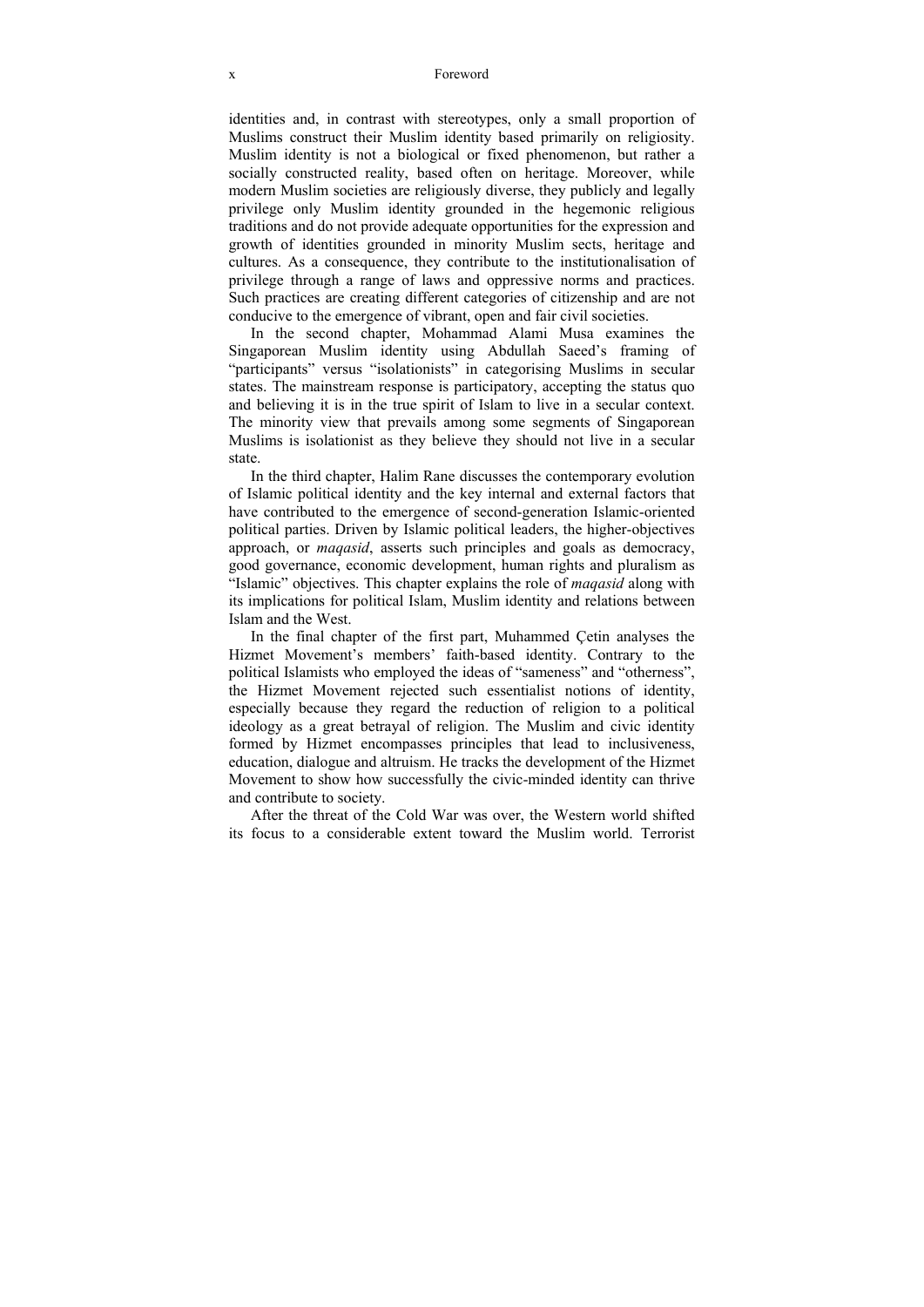attacks and wars increased the scrutiny of Muslims and called into question the loyalty of Western Muslims and the nature of their identity. The second part of this book begins with an examination of Australian, British and American Muslims' identities. Nahid A. Kabir surveyed 48 youths in three countries to assess the role of families and engagement with wider communities to determine the bicultural stance of participants.

In the next chapter, Rachel Woodlock analyses public and private religiosity among Australian Muslims through a survey of 600 people to measure its impact. The research looks at the impact of individuals' assessments of the degree to which religion is important to them. It takes a multidisciplinary approach, because despite decades of valuable research, there is no universal model of religiosity that can explain and predict religiosity.

The final chapter by Derya Iner segues into Muslims' religiosity and its role in developing a sense of belonging in Australia. The attention is on 343 Muslims either born or raised in Australia with immigrant backgrounds to research the complex interplay of different identities. Through a questionnaire targeted at those who claimed to be practising their faith, this work investigates the hard-to-measure fluidity of Australian Muslim identity as it is influenced by many factors, and is negotiated and combined with other identities.

Global crises like 9/11 and the London bombings put Muslims of Western societies under scrutiny. The third part will explore the formation of Muslims' individual and collective identities under Western sociopolitical circumstances. Sarah Nuzhat Amin's unique topic of the different and new kinds of oppositional voices and diversities in Muslim communities in post-9/11 Canada and the United States is fascinating. In the aftermath of 9/11, Muslims were vulnerable and bracing themselves for a backlash by the dominant majority, but were surprised to receive criticism from within their own ranks in the form of "progressive Muslim" identities and organisations. The new voices have generally been either ignored or discounted for their marginality in the community or to mainstream leadership.

In their chapter on the Muslim identity threshold, Mehmet Ozalp and Zuleyha Keskin consider, in light of the fact that religion always finds expression within a cultural setting, whether a distinctive Muslim identity can emerge in the West. They question the incompatibility of Western and Muslim identities and investigate the conditions needed for the emergence of a new identity. They recognise the fallacy of expecting immigrants to integrate quickly and discuss the evolution of integration, setting out the five phases of the migration experience: survival, settlement, relationship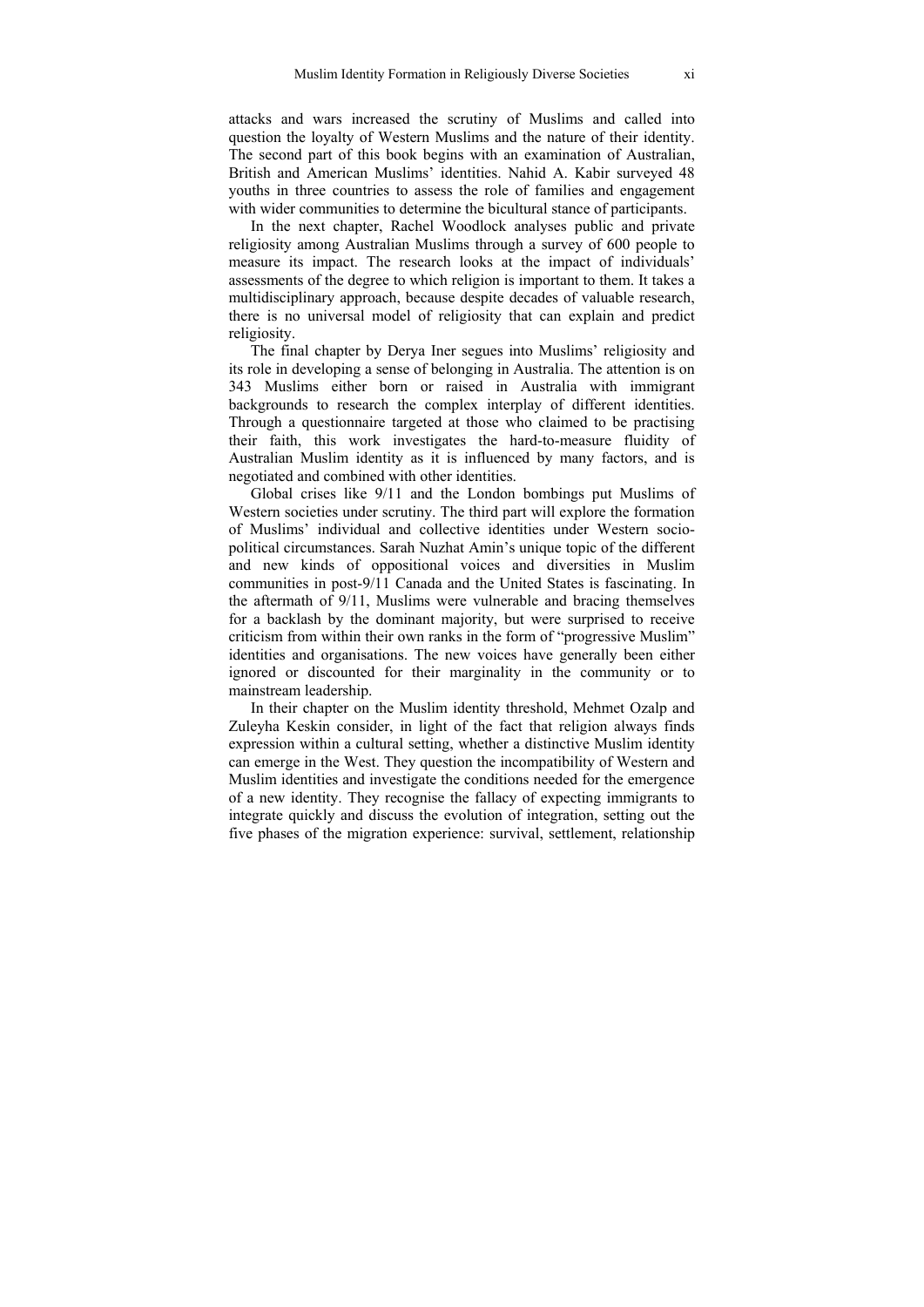building, independent existence and international interdependence. They also point to the challenges posed by three groups – assimilationists, isolationists and Islamophobists – that deter integration.

The focus of the final chapter, by Rachmad Hidayat, is on South Asian Muslim men and their situation as minorities in Australia negotiating family leadership and masculinity. Religious discourses that provide men with the dominant gendered religious identity are normative in Muslim majority societies, but challenged in liberal and secular contexts due to the demand for individual freedoms and autonomy. This paper examines issues and challenges faced by 20 Muslim men in their practice as husbands and how they negotiate their status as the leader of the family.

The final part of this book looks at spiritual influences on identity. Recep Dogan sets out the Islamic theological foundation of identity to understand the sources that affect the shaping of Muslim identity. Focusing on the empirical, emotional and rational sides of humans, he discusses the mechanisms that accentuate a human soul, and the place of human reason in this mechanism. Through examining the attributes of humankind, the attributes of God are better understood as there is a relationship between God and creation in terms of representing Him in the human dimension. This is key to the formation and development of Muslim identity on a larger scale.

The second chapter, by Asmi Wood, studies a specific spiritual tradition of the Australian Indigenous people and draws parallels with the Abrahamic faiths, mainly Islam. Key to mainstream Australia accepting the importance of Indigenous spirituality is understanding the causes that adversely affect the evolution of Indigenous traditions and finding synergies and analogies within dominant traditions. This can show that Indigenous spiritual values are congruent with those of the Abrahamic faiths. This work looks at the Indigenous cosmologies and creation stories within the broader Abrahamic religious landscape and compares "creationist" aspects with the "totemic" system of connection with animals and the land of one's traditional country, an examination done in the context of the British settlement of the continent.

John Paget's final chapter looks into a particular case of conversion to Islam by Aboriginal male inmates in a high security "super-max" NSW prison, which led to several alarmist reports from 2005–2007, namely that the inmates, already classified as notoriously violent and volatile, were allegedly leaning toward fundamentalism at the expense of their Aboriginal identity. Paget investigates the possible reasons for the conversions, implying that the Aboriginal inmates' affinity with Islam was more an act of identity as oppressed minorities than an act of faith. He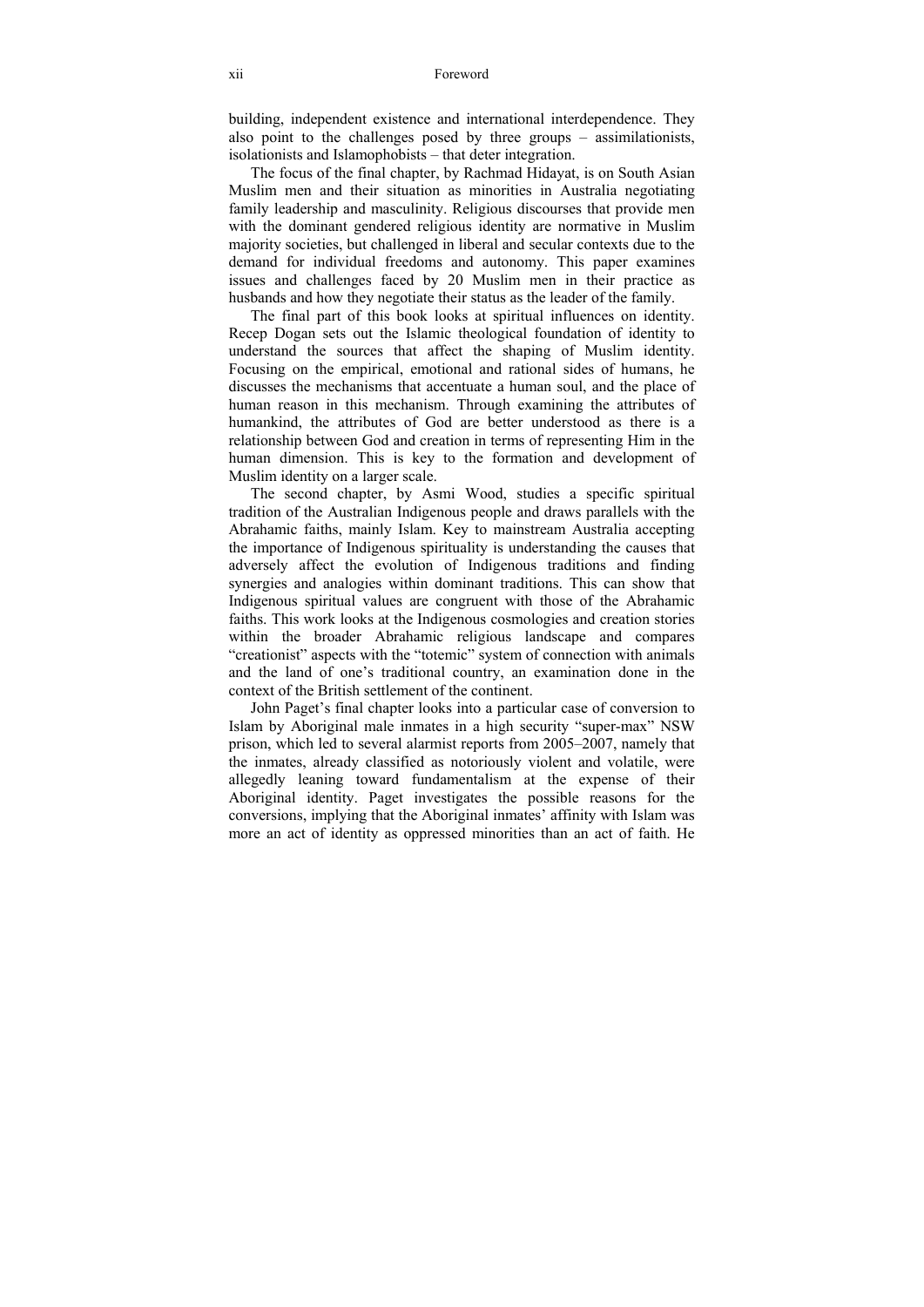points to the recognised lack of knowledge, understanding and processes in the corrective services and the manner in which media coverage of the conversions influences criminal justice policy.

This book is valuable because it is one-of-a-kind in the developing discourses about Muslim identity. It serves various functions as it looks into the sources that form Muslim identity, tackles unresolved issues and poses necessary questions about the future of Muslims in the world. For this, we express our gratitude to all the contributors for their research on diverse topics and their presentation of a range of views. The combination of the Centre for Islamic Studies and Civilisation (CISAC) at Charles Stuart University and the Islamic Sciences and Research Academy of Australia (ISRA) enabled the compilation and editing of this work. We thank the staff at Cambridge Scholars Publishing for their support and guidance in making this book available to readers far and wide.

> Derya Iner and Salih Yucel Sydney, 2015

#### **Notes**

<sup>1</sup> For instance, Yvonne Yazbeck Smith, Jane I. Moor & Kathleen M. Haddad, *Muslim Women in America: The Challenge of Islamic Identity Today* (New York: Oxford University Press, 2006); Nahid Afrose Kabir, *Young British Muslims: Identity, Culture, Politics and the Media* (Edinburgh: Edinburgh University Press, 2010); Yvonne Yazbeck Haddad, *Not Quite American?: The Shaping of Arab and Muslim Identity in the United States* (Texas: Baylor University Press, 2004); Gabriele Marranci, *Faith, Ideology and Fear: Muslim Identities Within and Beyond Prisons* (New York and London: Continuum, 2011); and Ron Geaves, *The Sufis of Britain: An Exploration of Muslim Identity* (Cardiff: Cardiff Academic Press, 2000).

2 For instance, Suha Taji-Farouki & Hugh Poulton, *Muslim Identity and the Balkan State* (New York: New York University Press, 1997); Muhammad Sani Umar & Louis Brenner, *Muslim Identity and Social Change in Sub-Saharan Africa* (Indiana: Indiana University Press, 1993) and Wasif A. R. Shadid and P. S. van Koningsveld, *Political Participation and Identities of Muslims in Non-Muslim States* (Kampen: Kok Pharos, 1996).

 For instance, Cara Aitchison, *Geographies of Muslim Identities: Diaspora, Gender and Belonging* (Burlington: Ashgate, 2007) looks into Turkish migrants, Iranian youth, gender relations and masculinity, the impact of 9/11, sports and politics through investigating different geographies like the cities and countries of Europe, Central Asia and America.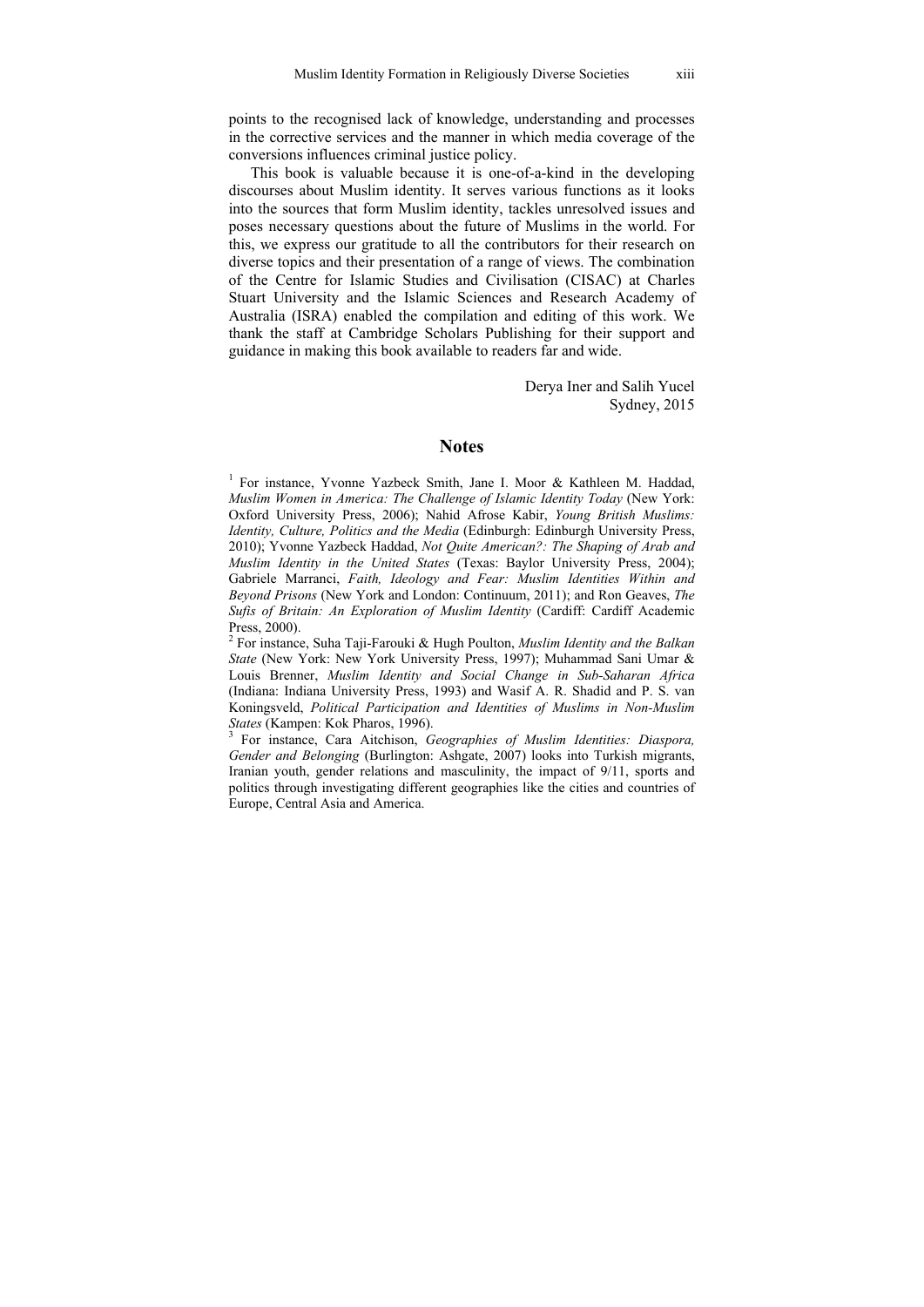xiv Foreword

4 For instance, Assaad Elia Azzi et al., *Identity and Participation in Culturally Diverse Societies* (Wiley Online Library, 2011) and Aziz Al-Azmeh & Effie Fokas, *Islam in Europe: Diversity, Identity and Influence* (Cambridge: Cambridge University Press, 2007).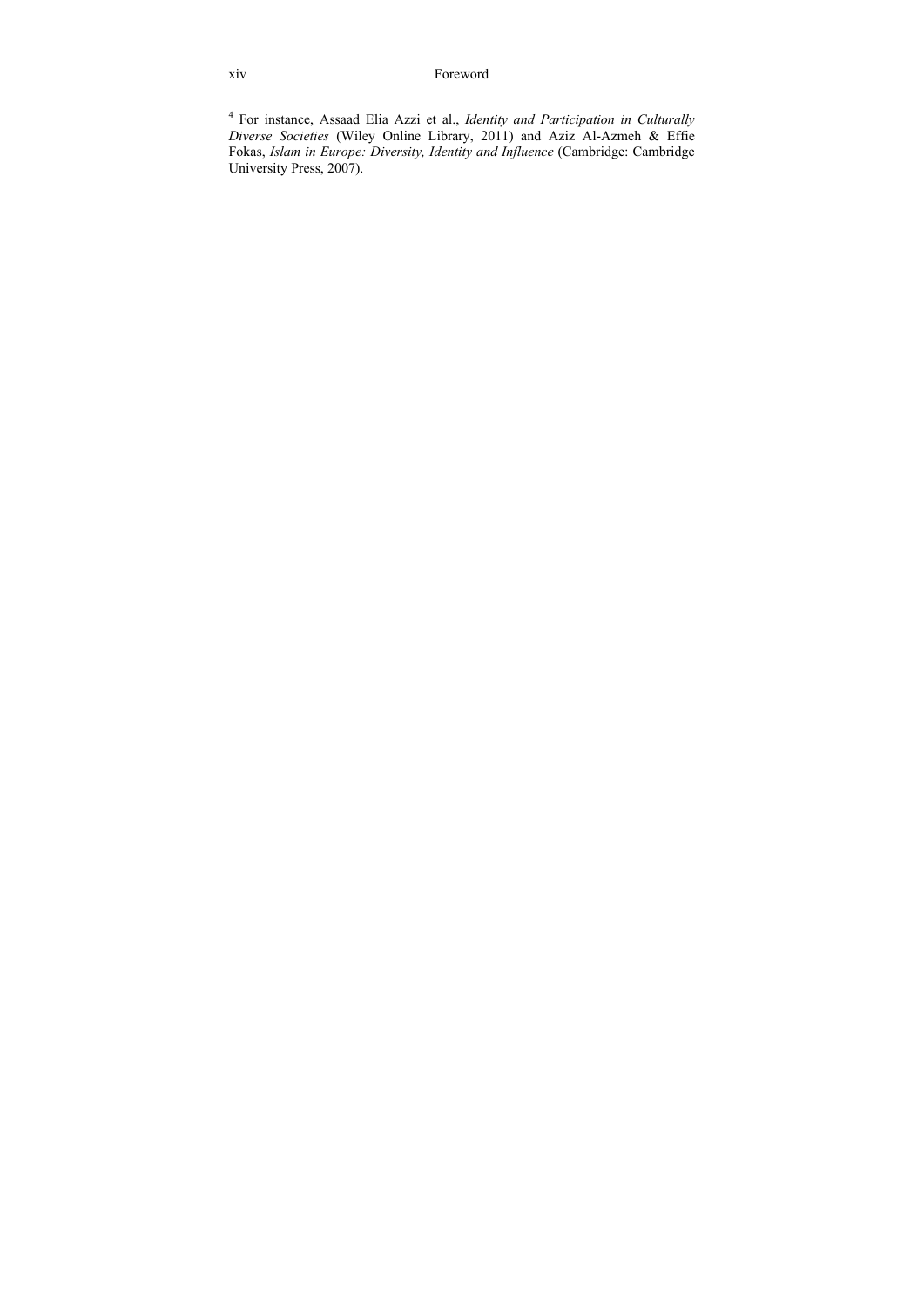## INTRODUCTION: IDENTIFYING "IDENTITY"

### DERYA INER AND SALIH YUCEL

Identity is a complex phenomenon. The Merriam Webster dictionary defines identity as "sameness" in essence or character even in different instances.<sup>1</sup> That sameness "constitutes the objective reality of a thing" and in the meantime, distinguishes one individual or group from the others. Likewise, the Oxford dictionary defines identity according to the criteria of "distinguishing features" and "determining characteristics".2 The former may include a person's name, photo or signature, whereas the latter may include aspects of gender, ethnicity, nationality, religion and so on. While close similarity and natural affinity may be reasons to categorise similar people together, being different relative to the majority also shapes the way members of a group view themselves and "the other". As Richard Jenkins states, similarity and difference are the dynamic principles of personal identification.<sup>3</sup> Accordingly, "identification" in relation to similarity and difference is the "systematic" establishment and signification between individuals and collectivities, and between "us" and "them".

Jonathan H. Turner and Jan E. Stets<sup>4</sup> as well as Henri Tajfel<sup>5</sup> draw attention to shaping emotions, such as the sense of belonging or ownership, through membership of a group identity. Recognition, approval and acceptance by the group also stimulate and enhance self-esteem.<sup>6</sup> Put differently, disowning, disapproval and rejection lead to negative emotions that result in breaking up the relationships and then joining other disowned members and groups in gangs and fringe organisations. Psychological aspects emphasise an individual's emotional and cognitive understanding of self as distinct from others, whereas the sociological aspect of identity connotes affiliation of oneself with similar ones, thereby constituting an in-group identity differentiated from the out-group.

Considering such issues, identifying the nature of identity is similarly a complex endeavour, made more difficult by the futility of freezing the fluid nature of identity and forcing the intangible nature of identity into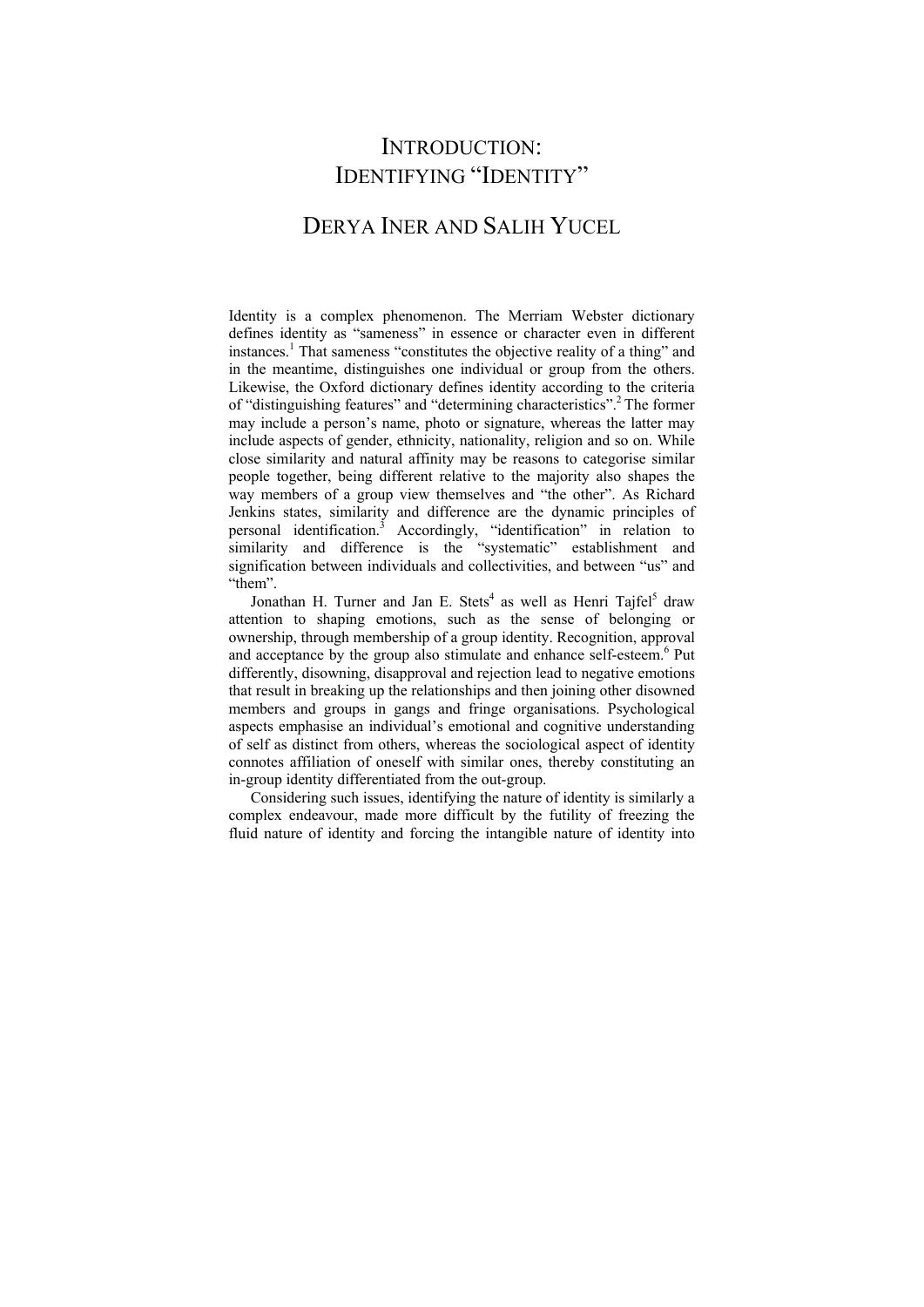tangible concepts. Paul Gilroy finds "identity" problematic because identifying one in relation to others inevitably creates divisions.<sup>7</sup> When identification is done with some hidden agenda, mostly by asking priority order questions (e.g. either religion or nationality comes first), it gets more problematic because such classification contributes not to reflection, but to restricting the complex nature of identity.

An accurate identification does not confine an entity to a single definition or a broad category, but creates sub-categories to make it as specific as possible. Therefore, even in a very simple identification procedure in daily life, human beings are asked to further qualify themselves with their surnames, dates of birth, places of residence and other evidence of identity, illustrating the complexity and diversity of any human being. Moreover, codifying a person's inner and outer self as an individual and societal entity is undoubtedly much more difficult than identifying one with their given names and a series of numbers. Nevertheless, human beings are always identified with certain generic terms, such as gender, age, ethnicity, nationality, religion etc.

Identity is one of the most frequently addressed and discussed phenomena of the modern era. Since globalisation has made physical borders easily crossable, human identity stands as the sole border of individual and in-group formation.<sup>8</sup> The effects of globalisation, such as de-territorisation and destabilisation, have shaken the old, stable and simple formulas of identity formation. As the agrarian civilisations gave way to modernity, people became subjects of the rulers in monarchies and the individual's problem of "Who am I?" was defined simply according to the ruler–subject relationship, with little credit given to the individual in such societies. Similarly, collective identities were sufficiently simple to divide the world into "us and them", "East and West", "Christendom and the Islamic world" up until the turn of the twentieth century. Following the collapse of empires and kingdoms, division of territories into nation states with thick borders accompanied by equally broad nationalist discourses enforced the growth of salient national identity. Consequently, nationality not only identified people, but it also artificially divided accumulative civilizational products like food, music and culture. The era of monolithic identifications (i.e. with the ruler, religion, nation, national territory and nationalist discourse) was overthrown with the rise of globalisation that brought a speedy flow of people, goods and information across the old national borders. Cyberspace has gone much further by completely removing barriers of time and space, thereby blurring borders even further through virtual interconnectedness. Such an unimaginable and uncontrollable amalgamation with its unforeseeable and unavoidable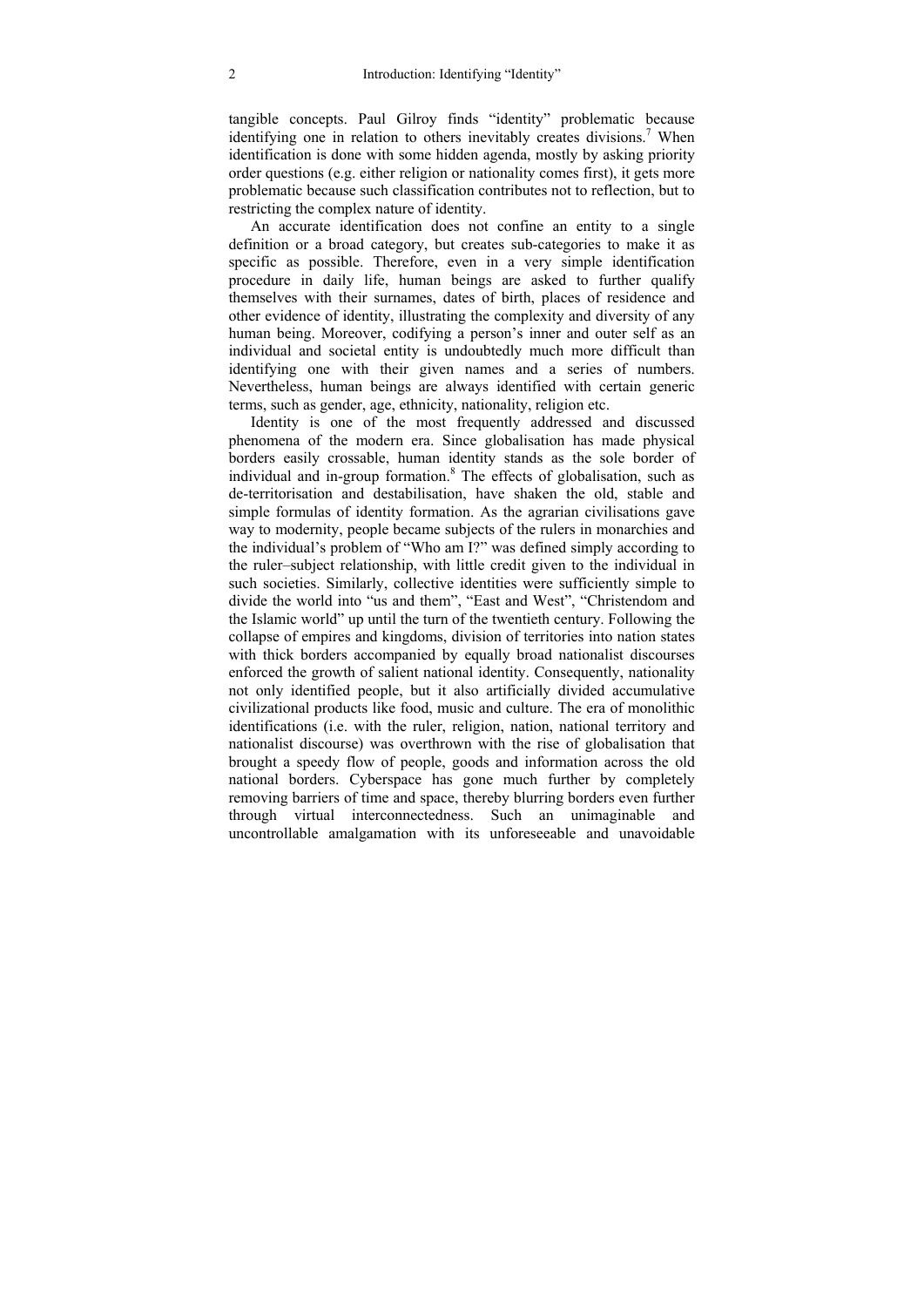outcomes and side-effects has increased anxiety for individuals, parents and communities as well as nations, and has made the *identity* question a timely issue for everyone.

Gilroy states, "identity is an anchor in globalisation".<sup>9</sup> Identity becomes a beacon in the middle of vacillating borders and a shield to protect one from being everything or nothing at the same time. Consequently, from individual to national levels, every entity is searching for its own definition by locating the self somewhere in the new global deterritorised space. Such an effort of location necessitates drawing borders between oneself and the others who live not in another continent, country or city but often right next door. Indeed, the other is sometimes found indoors, in one's inner world, and in one's intimate relationships – surviving, for example, in the cultural genes of one's children from an interreligious or intercultural marriage. Cyberspace is much more demanding.

#### **Religion as an Identifier**

Identifying oneself with something is inevitably needed more than ever to attribute a meaning to one's existence. Sovereign Western nation-states previously identifying themselves with a superior Western civilisation and ethnic nationality lament the loss of their former national supremacy. Nation-states that took the role of providing security, identity and cultural comfort<sup>10</sup> by homogenising society<sup>11</sup> with a set nationalist discourse are now uncomfortable and alarmed by the uncontrollable amalgamation. The absorption of waves of migration into homogenous Western societies seemed manageable at first on the assumption that the glare of a superior Western civilisation would be enough to mesmerise immigrants into assimilation. Although the rigid formulas like assimilation and acculturation have evolved into integration, social cohesion and coexistence rhetoric over time, post-colonial reactions to ethnocentric social engineering persist in new garments. Contrary to commonly held presumptions, the second generation of immigrant populations was attracted neither to the "superior Western" civilisation nor to its secular rationalism. Nor did they completely divorce their parental cultures and religions, which were assumed to be outdated and backward. Unexpectedly, returning to one's roots has been observed in third generation migrants of all religions.<sup>12</sup> As Marcus Lee Hansen argues with his "principle of third-generation interest",<sup>13</sup> religion can provide important answers to questions about identity and belonging for the third generation who witnessed neither pre- nor post-migration process but was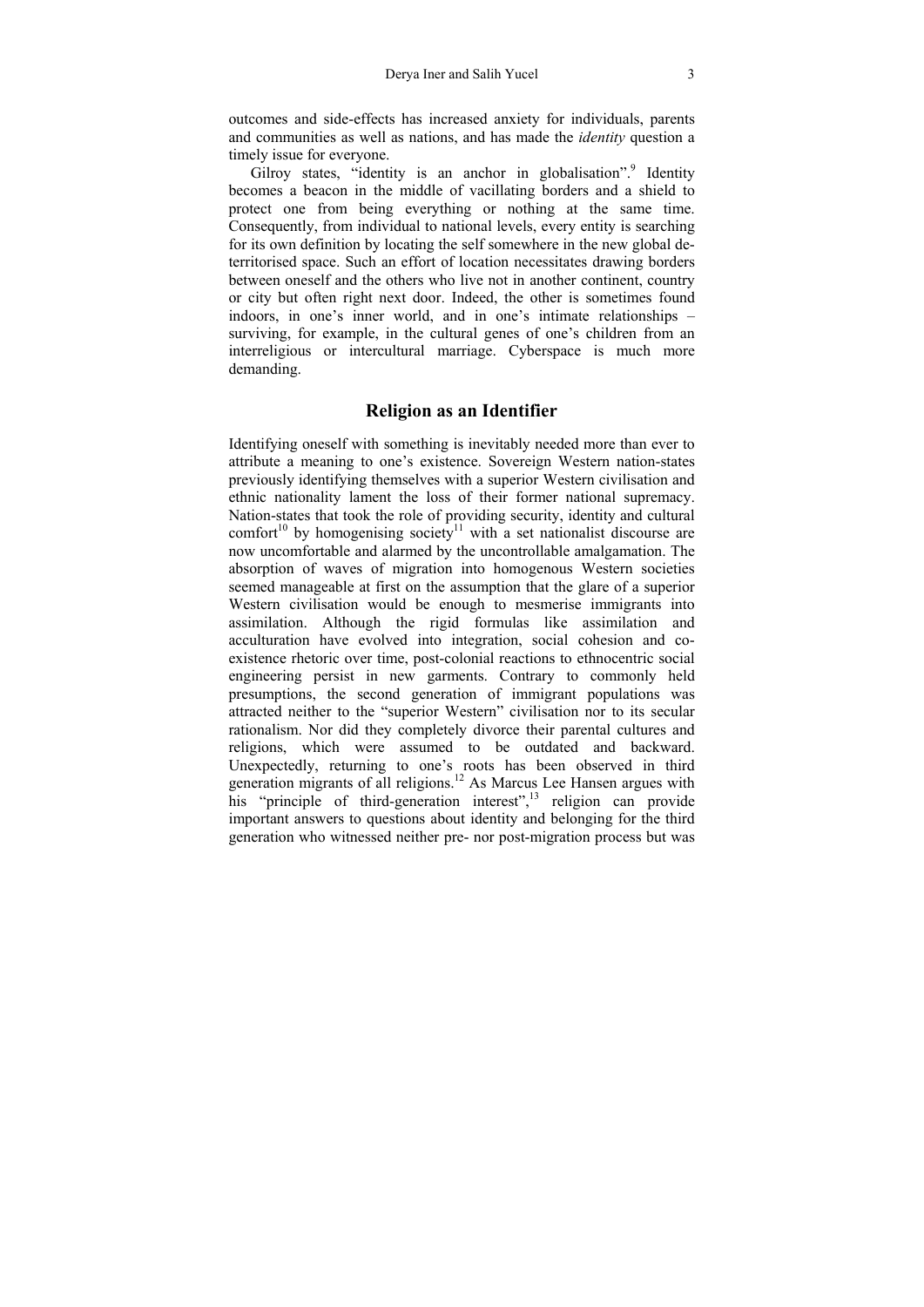born into a whole new culture. According to Hansen's theory, religion is what remains as a static identifier while everything else is transformed over the generations with migration.<sup>14</sup>

In addition to generational or personal reasons, the association by others of one's identity with religious classifiers also plays a part in selfidentification with religion. Migrants in Western countries are broadly categorised either through their religion or their ethnicity. Although singling out people by ethnicity is considered discrimination and in some jurisdictions is covered by anti-vilification laws, similar coverage is not applied in the case of religious discrimination, perhaps due to the indifference and distancing brought about through the secular nature of Western societies. As a consequence of being identified by others in relation to religious differences, new generations' awareness and reconnection with their ancestral religion are increasing. Alasdair Crockett and David Voas observe that minority ethnic people are more religious than the white population in Britain while, in contrast, Christians in European countries overwhelmingly self-identify with their respective nationalities rather than with their faith.<sup>15</sup> Maria O'Beirne also confirms, in the findings of a 2001 Home Office Citizenship Survey, that religion is more important as a self-identifier for people from minority faith communities<sup>16</sup> and ethnic backgrounds in comparison to Christians and those from the white majority. She also notes that Muslims and Sikhs are more concerned about religious discrimination than people from other religions.<sup>17</sup> A distinction from the majority is especially made in the case of Muslims. Most people with a Middle Eastern complexion are assumed to be Muslim even if they are Arab Christians. Likewise, most dark skinned people are assumed to have Arabian or subcontinental backgrounds and are therefore Muslim by default unless proven otherwise. Consequently, Sikhs are often confused with Muslims in most Western countries.

A significant portion of the Muslims in the world live as a religious and ethnic minority in majority non-Muslim societies. They are, therefore, influenced in their identity-formation process by the consequences of living as a minority. According to a Pew 2009 report entitled "Mapping the Global Muslim Population," one-fifth of the world's Muslim population lives as a religious minority.18 Two of the ten countries in Europe with the largest number of Muslims living as minorities are Russia (16 million) and Germany (4 million). Thus the number of Muslims living as a minority is quite significant, with a large population in Europe.19 The Muslim population continues to increase more rapidly relative to the rest of the population. Yet at the same time, a less than expected dissolution is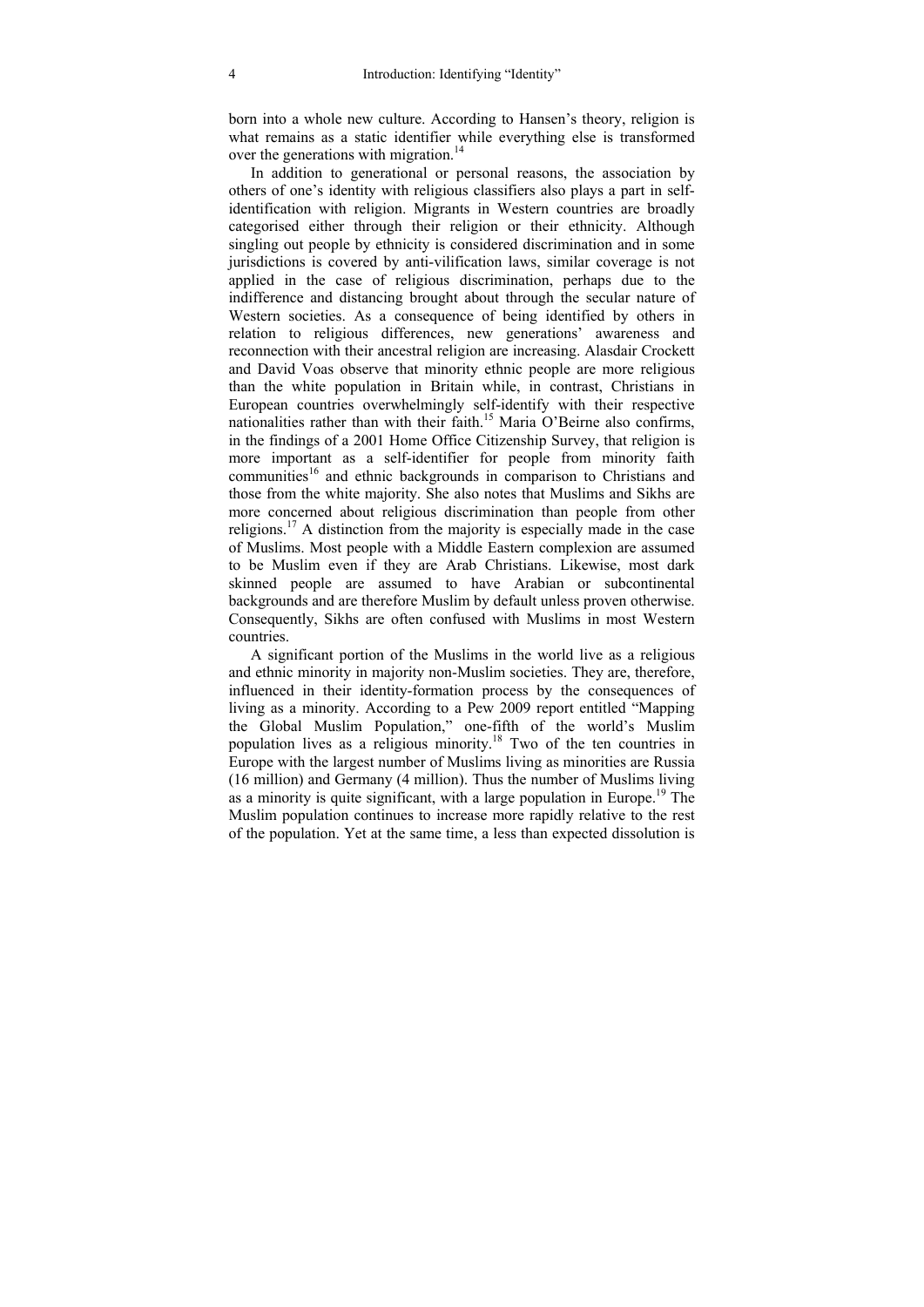observed in their attachment to ethno-religious heritage. This rings alarm bells for societies who assume a significant Muslim presence can cause a major change in their social dynamics.

Significantly, the continued increase of the Muslim population and the projection of future Muslim population growth in the West illustrate the change in societal dynamics in the long run. Europe's Muslim population is projected to exceed 58 million by  $2030^{20}$  and the United Kingdom is expected to have the largest Muslim population increase, doubling from 2.9 million in 2010 to 5.6 million in 2030 (an increase from 4.6% to 8.2%). The increase in two decades is expected to be from 4.1 million to 5.5 million in Germany<sup>21</sup> and from 4.7 million to 6.9 million in France.<sup>22</sup> When this growth is compared to the non-Muslim population in Europe. the relative percentage of Muslims displays a greater rate of growth.<sup>23</sup>

In the United States and Canada, growth in the Muslim population between 2010 and 2030 is projected to be more dramatic. In the United States, the Muslim population is expected to more than double from 2.6 million to 6.2 million,  $^{24}$  while Canada's Muslim population is expected to nearly triple, from 940,000 in 2010 to 2.7 million within two decades.<sup>25</sup> The usual exaggeration of these numbers in Islamophobic articles and online publications discloses an increasing level of discomfort and anxiety over the increasing Muslim population in the West. Adrian Michaels in the *Daily Telegraph* claims the European Muslim population is growing exponentially by doubling every quarter of a century and Muslims will make up 20% of the European population by 2050. He magnifies the numbers to argue this increasing population is a "Demographic Time Bomb" set to transform the European continent."26 On a similar note, in the article "Number of Muslim Children in British Cities May Eclipse Christian Children in UK" Leah Marieann Klett claimed Muslims are overtaking their Christian counterparts, citing birth statistics in the 2011 census in some British cities like Birmingham.27 Because religion is not asked for at birth registration, such findings are apparently generalisations based on identifying different sounding names as Muslim. While these are interesting investigations, the motivational force behind such studies and calculations of future Muslim population in the West is questionable.

In addition to Muslim population growth, their attachment to religious identity is a matter of concern in the West. Home-grown Muslims' relative indifference to secularism and the "superiority" of the West surprised the ethnocentric social engineers<sup>28</sup> who interpreted ethno-religious heritage as a "burden" to be left behind as they "get more connected and committed to their host countries".29 The failure of secularism and rise of postcolonialism in Muslim countries, coupled with the unforeseeable impacts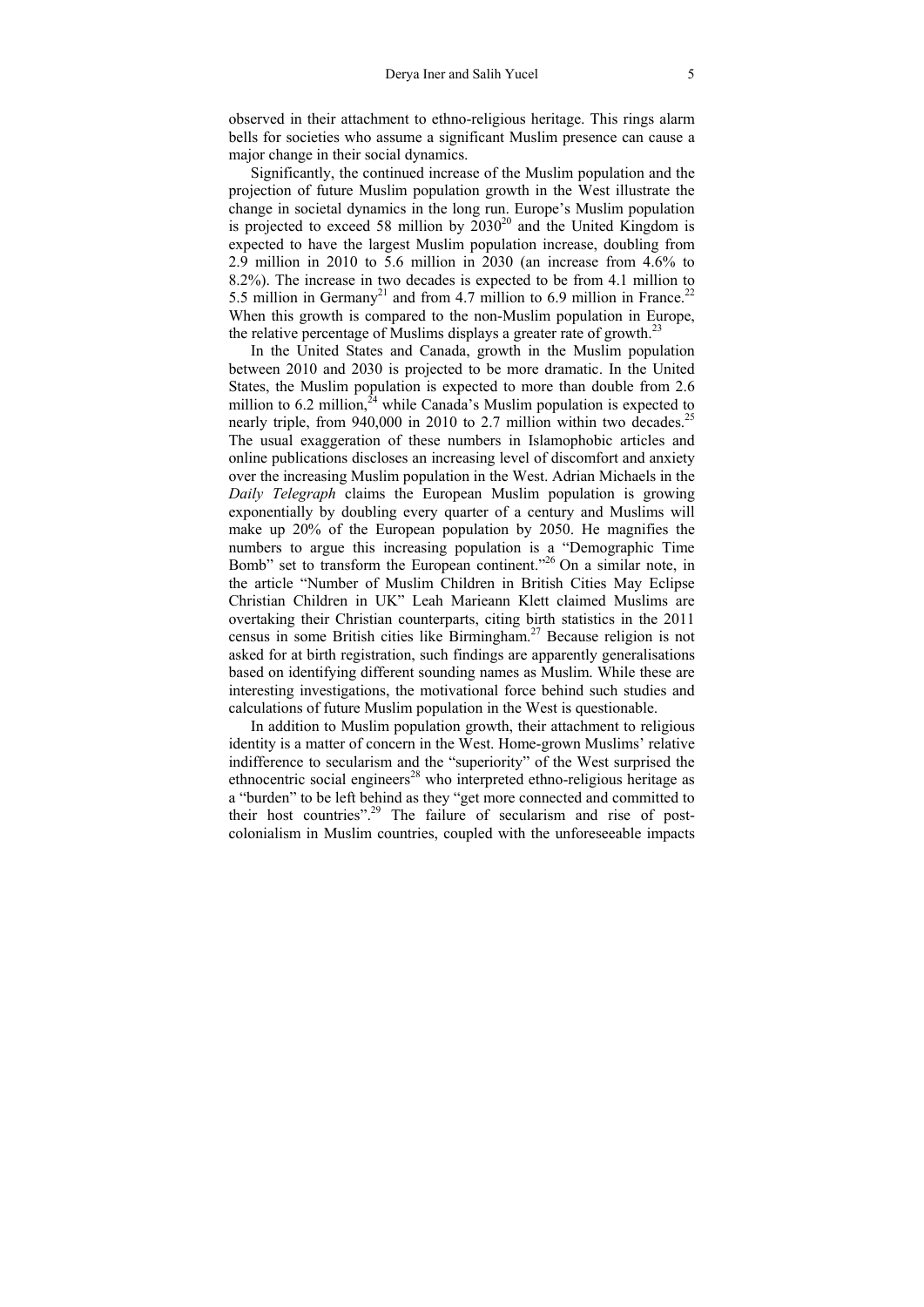of parental upbringing over the second generation, result in different formulations within the Muslim-ethnic-national identity of secondgeneration Muslims.30 Yet the overarching result in those formulations show that religion is significantly important for Muslims' selfidentification. The war on terror discourse, the "othering" of Muslims since 9/11 and sensational media news coverage about Islam and Muslims not only distress mainstream society but they also make Islam more visible and facilitate the reconnection of upcoming Muslim generations with their religious identity.

Surveys illustrate that the level of secularisation of Muslims in the West is low despite generational transitions and the highly secular nature of host societies. The ratio of "never attended any religious service" for Muslims is 17% whereas for non-Muslims it is  $61\%$  in France.<sup>31</sup> Similarly, the non-attendance ratio for Muslims is 33% whereas it is 62% for non-Muslims in the Netherlands.<sup>32</sup> Although Muslims' level of religiosity varies and its combination with the cultural expression of religion is not clear in these findings, these ratios are significant in showing that Muslims are highly adaptable to secular societies and are religiously resilient people.

Furthermore, studies show Muslims give greater importance to religion in comparison to people belonging to other religions. Contrary to 29% of non-Muslims, 70% of American Muslims find religion important in their daily lives. Likewise, 82% of German Muslims find religion important in their daily lives compared to 33% of non-Muslims.<sup>33</sup> In a study involving 200 Australian Muslim participants, Rachel Woodlock<sup>34</sup> found that Muslim identity is extremely important for 72.5% and very important for 12.5%, whereas only 0.5% found Islamic identity not important at all. Surprisingly, not only adults but also Muslim primary school children are significantly more likely to cite religion as "very" or "fairly" important when compared to their Christian counterparts.<sup>35</sup> To sum up, Western life and secularism have relatively less influence in reducing the religiosity of second-generation Muslims. Indeed, as Vaos and Fleischmann highlight, contrary to their parents, some home-grown Muslims are cautious about cleaning the "real" Islam from cultural practices.<sup>36</sup>

Incompatibility theories $37$  speculated in the media, academia and dramatised in movies in an Islamophobic climate fuel the growing level of anxiety. Since 9/11 and the launch of the "war on terror", Muslims have been under heavy scrutiny. The loyalty of Muslim citizens to the host societies is questioned while immigration policies and anti-terror laws are implemented curtailing the civil liberties and freedoms of individuals who are Middle Eastern-looking and apparently Muslim. The burden upon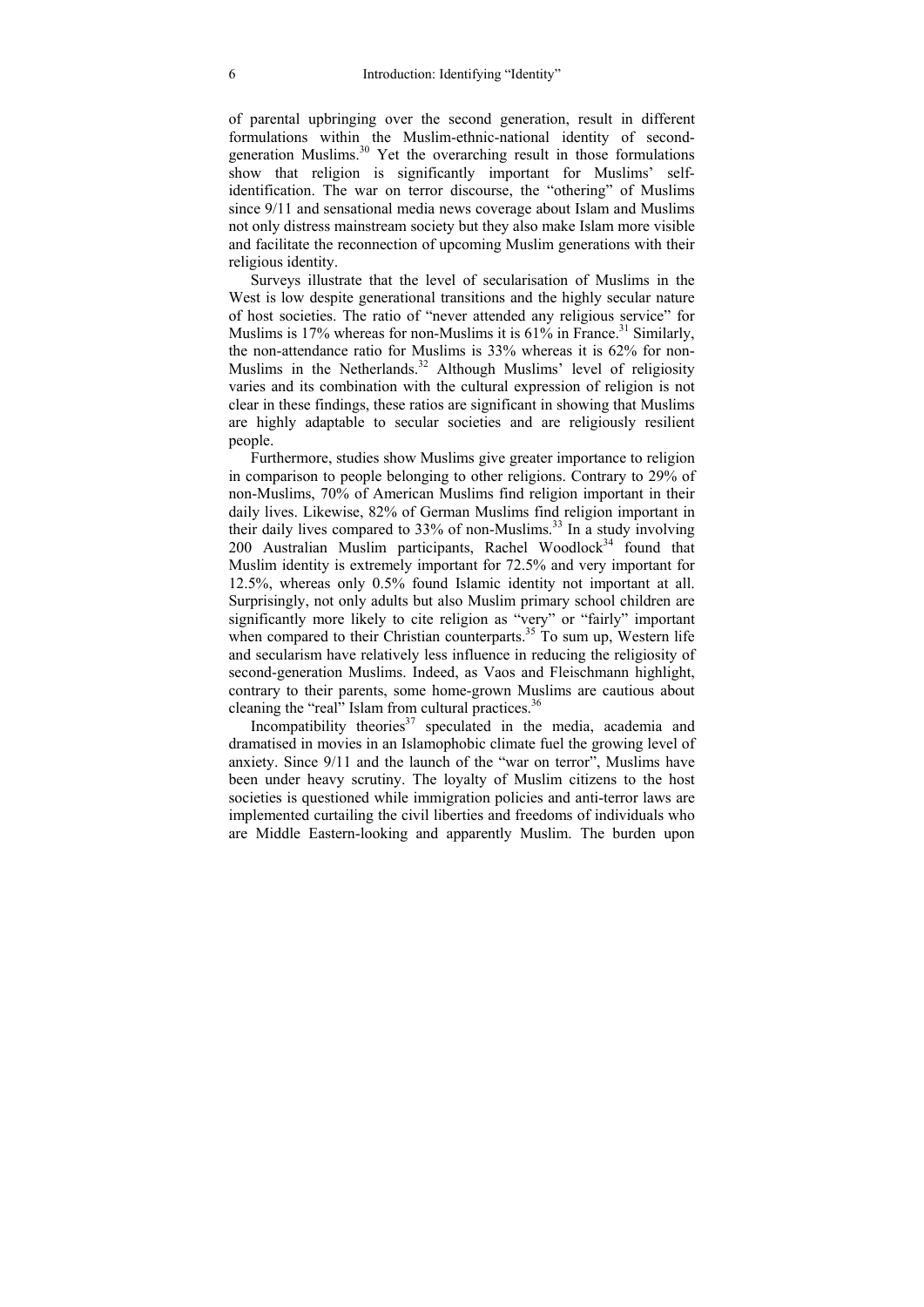moderate Muslims is not only to prove their loyalty and integrity, but also to incessantly try to detach Muslims and Islam from the ideology and actions of the loud minority. There is an increased discomfort among moderate Muslims who feel vilified by the host society's over generalising attitudes on the one hand and victimised by fringe groups' malign behaviours on the other.

### **Identity Surgeons**

Identifying oneself with Islam in the twenty-first-century world is not easy because of its historical, Orientalist, socio-political and recently violent connotations against the global (specifically Western) backdrop. The agony is exacerbated by the obliviousness of those assimilated into Western culture and by the numbness of those who have isolated themselves from the rest of Western society. To address these issues, there are those who might be called "identity surgeons" who are keen to operate on such overwhelming trends to relieve the pain. Few of them are keen to sear the wound. They are insensitive to the risk they run of killing identity entirely, or leaving deep scars on both Muslim identity and the view of Muslims in the social psyche. While they grievously damage the positive image of Islam, the whole body of Muslims (*umma*) trembles at such outdated and blindfold operations. In sum, Muslim identity, a generic image in the public mind, suffers in the hands of such self-appointed, ignorant and cruel identity surgeons.

The other group of identity surgeons, who are the silent or unheard moderate majority, are too busy sanitising the wound from the internal and external germs to authenticate Muslim identity with the synthesis of text and context, both of which are meant to be inclusive of every variable, so long as they do not contradict the scripture and Prophet Muhammed's sayings. Theory is in hand and upcoming generations will prove how much it is achievable with the unpredictable variables and fluctuating circumstances in the socio-political global arena. Yet, aligning with the global reality that identity is multi-layered, situational, fluid and in continuous formation, $38$  they are likely to be more successful than those identity theorists who prescribe stabilising and moulding the identity in particular forms.

There are two mainstream approaches to identity in Muslim-majority as well as Muslim-minority countries. The actors developing the same approach towards identity are not necessarily from the same party. In fact, they are sometimes fierce opponents yet they use same mentality and strategy to form the anticipated identity.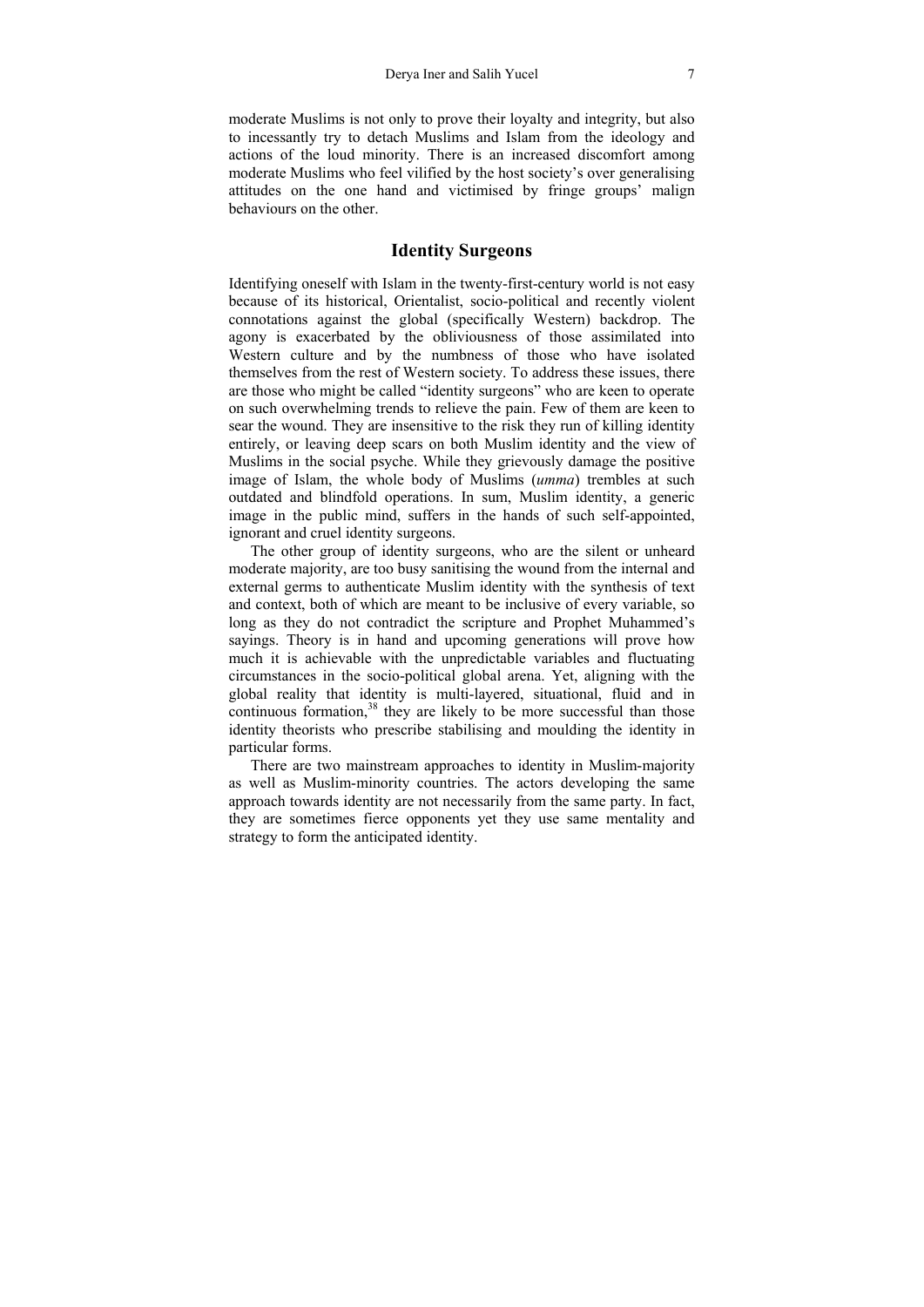### **The Reductionist Approach to Identity**

The first group is reductionists who are prone to stabilise and standardise identity mostly in line with certain agendas and motivations for social engineering purposes. They aim to either isolate or demonise Muslim identity.

In Muslim countries, the motivation for stabilising and emphasising a particular Muslim identity is to react against the aftershocks of colonisation, extreme secularisation and prevailing Western ethnocentrism. Protecting and dignifying the endangered and denigrated Muslim identity and implanting pride, courage and self-esteem for being Muslim are the primary goals of Islamic and Islamist leaders. Once everything and everyone is brushed with Islamic colour they assume all problems will be resolved.

Circumventing the arduous process of identity formation in personal and social context with jumps and shortcuts is indeed an illusion. The goals of Islamic revolution and/or the establishment of an Islamic state aim to use state power in a top down approach, infringing upon the natural process of societal identity formation. In fact, a societal change requires groundwork initiated and energised within itself and digested by all segments of society over time. Yet, a rapid increase in exploitation of the material, intellectual and spiritual capital of Muslim societies following colonialism stimulated hasty solutions formulated by Muslim ideologues who promised to Islamicise the country, ironically following in the footsteps of the same secular processors they heavily criticised (e.g. covering women by force in a way similar to their secular predecessors' practice of uncovering women by force).

In the meantime, using puritanism as an unaltered religious legacy that lays the foundations of a "religious nationality",<sup>39</sup> another branch of Islamism is served up to the global market as Wahhabism/Salafism, a puritanical strain in modern Islamic discourse that defines its own identity by excluding itself from others. Puritans' reductionism can be traced in the reduction of revelation to its literal meaning<sup>40</sup> and the reduction of Muslims' individual and societal experience to a specific stereotype.<sup>41</sup>

Another group, not necessarily residing in one continent or belonging to one nationality, disclose their frustrations with being socioeconomically disadvantaged, educationally backward and spiritually and mentally exhausted due to denigration. They are stuck in the nostalgia of Islamic civilisation's heyday and obsessed with the successful stories of those days so much that they cannot wait for a gradual transformation, which requires constructing infrastructure and superstructure with selfless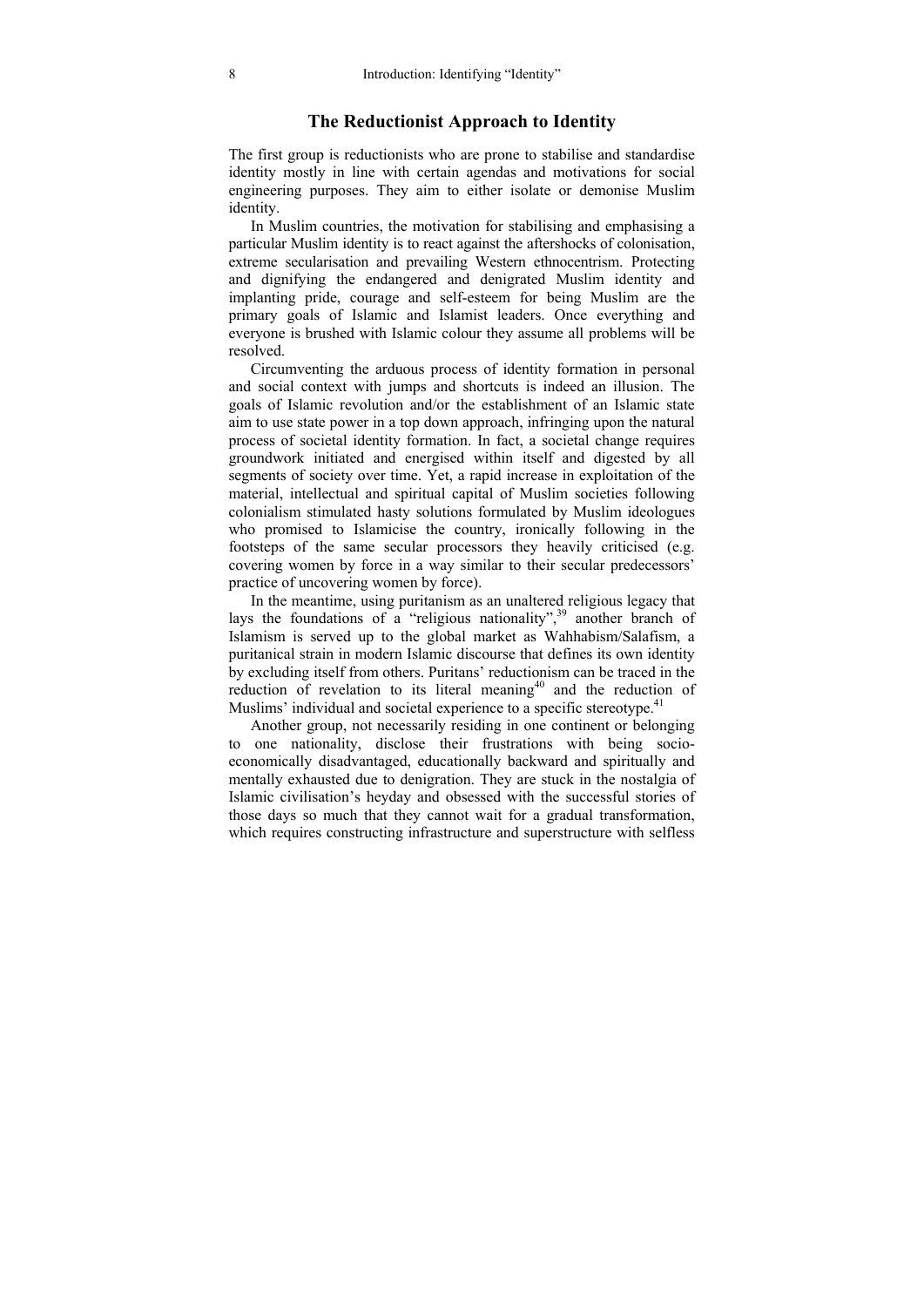effort. Although they dream of a powerful caliph, $42$  some of them are unable to differentiate whether caliphal power and prestige were causes or outcomes of that heyday. Overnight and upside down attempts to bring back the caliphate are a naïve demand from those who have no knowledge of Islamic history and spirituality. Apart from them, a handful of individuals ambitious to master the world by frightening the rest use the same naïve discourse to win over the hearts of the subordinated ones.<sup>43</sup> In short, all of these simplistic approaches, ranging from the innocent to the ill-intentioned, skip the procedural work and ambitiously want to get the results by shortcuts. They use a "Muslim identity" rhetoric that is as simplistic as their strategy for a Muslim victory. They mainly overemphasise a reductive, "one size fits all" approach to Muslim identity.

Another reductionist approach to identity has been shaped by the Islamophobic segments within Western societies who have particular motivations and agendas by stabilising and standardising Muslim identity. In their perception, as their societies are mixed with waves of migration, the concern for taming the seemingly fluid diversity increases and an emphasis on establishing unity under one set identity takes priority. Eventually, the long, intricate time and effort required for identity formation is sacrificed through social engineering in favour of creating one unifying identity. Research in the hands of social engineers has been a powerful tool to conquer the unknown, curb potential harms, and stabilise and standardise identity in favour of national benefits. Migration studies of the World War II era were an effort and product of social engineering that aimed to explore ethno-cultural characteristics, to homogenise them through acculturation and to scrutinise their socio-economic deficiencies in discovering paths for social cohesion. Yet, the immigrants have always been seen differently from the national family and were prone to marginality with the risks of isolation and poverty.<sup>44</sup> The underlying mindset behind these studies was that "immigrants are potential security risks, as culturally others, as socially marginal and as an exception to the rule of territorial confinement".45 Such concern is always embedded in those studies, which set multiple and ontologically different identifiers (such as ethnicity, religion and national identity) against one another and expect one sole identity to override the others.<sup>46</sup>

Consequently, overgeneralisations and distortion of the real voices of research participants within biased research design and loaded multiple choices are subject to critique by subaltern, minority and feminist studies. They collectively draw attention to the created hierarchies between the researcher and research participants, most of the latter being disadvantaged people as members of third world countries, women and minorities.47 The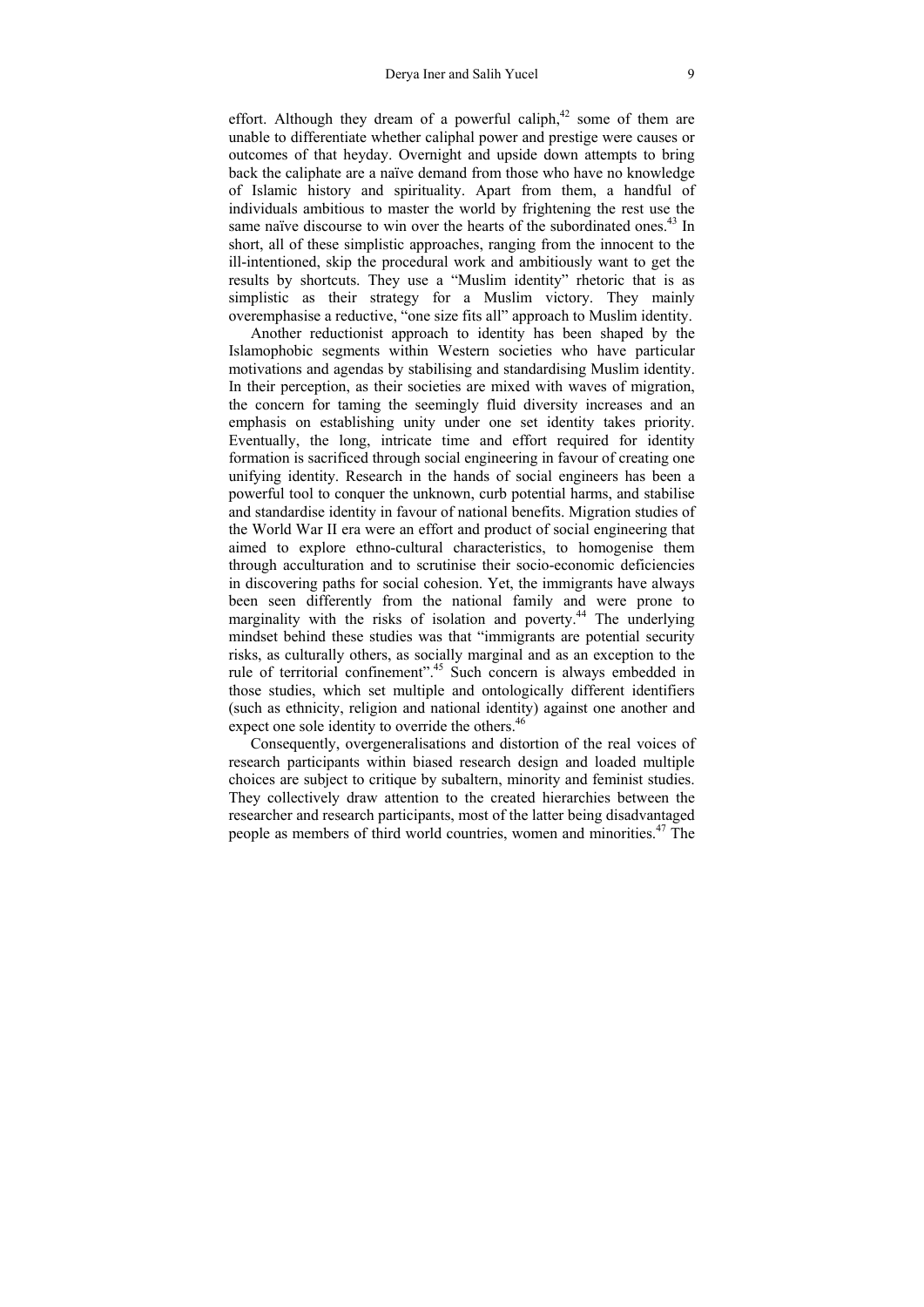researchers' prior agenda in those studies is to uncover evidence that proves and justifies the predetermined mind-sets within the research design.48 Muslims as third world people in global, social and anthropological studies, Muslim geographies in regional and political studies, Muslim women in women and gender studies, Muslim immigrants and their offspring in minority and migration studies take their share from such researchers' prejudices and agendas that bring forward a stereotypical Muslim identity that is seemingly (in fact, deceptively) "academic".

Thus, identity is an intricate process and does not accept particular formulation. Ignoring this fact, social engineers, whether from Muslim or non-Muslim societies, attempt to formulate and then impose particular prescriptions that stabilise and standardise Muslim identity within their own cultural paradigm. These attempts are hasty solutions that do not promise a long-term effect and carry the risk of unforeseeable side-effects for three main reasons: first, such formulas are not aligned with the reality of identity and the impact of globalism on identity; secondly, their manner is mostly imposing and demanding from the top down rather than igniting a light at the grassroots level to make a bottom-up change; and thirdly, their proposed solution is not to understand and accommodate the individuals', communities' and societies' tendencies, needs and expectations but to impose their ready-made strategies on the existing crowds.

### **The Accommodating Aapproach to Identity**

The second approach is identity accommodation, which gives room to religious identity in relation to and in interaction with other elements that influence identity. The proponents of this approach recognise religion as an important part of identity, but not its sole source.49 In line with the conditions on the ground and the complex nature of identity, they mediate the components of identity for practical and positive outcomes. This approach to identity is not an imposed theory, but an experienced reality of most Muslims in the global context. Likewise, some Western Muslim ideologues navigating in the middle of this intricate nexus recognise its complexity and propose to accommodate formulations by retrieving supporting examples from the Islamic text and history. Since attempts to stabilise and stereotype Muslim identity have not produced any good outcome so far, turning towards the latter trend seems the best alternative.

According to the accommodating approach, intersectionality, multilayers and different affiliations in different contexts and amounts are inevitable and necessary. Likewise, identity is an ongoing process that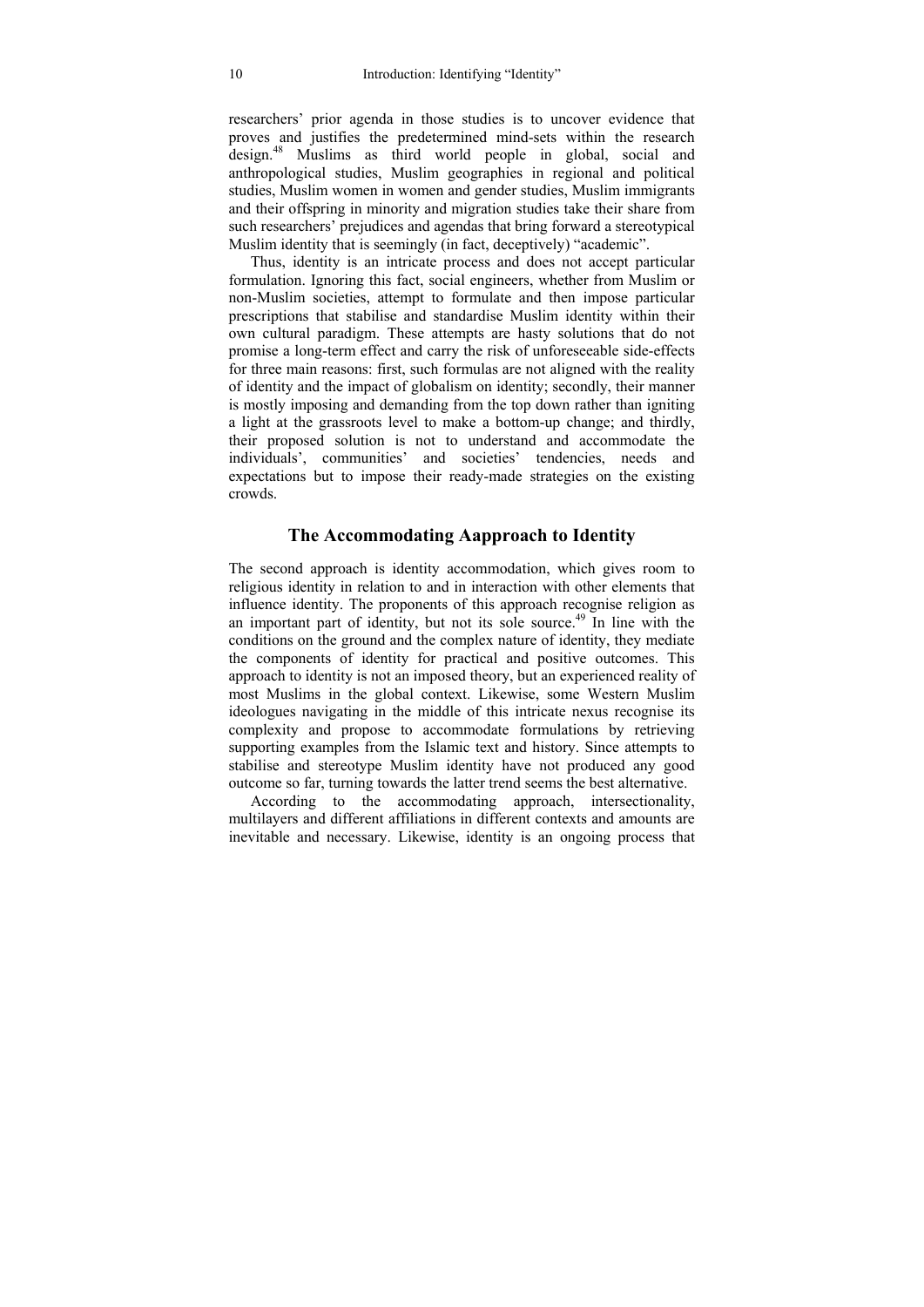cannot be restrained with particular words and terminologies and cannot be set against other components within itself. Accepting and appreciating all the components, and mediating and harmonising all within itself, are therefore crucial. One step further is to bring to the foreground the overlaps and mutually strengthen the existing connections and loyalties, which would be most satisfactory for all parties involved, requiring full attention and loyalty to the different components of identity. Intersectionality brings forward not only religion but also race, ethnicity, class, age, gender, sexuality and countless other components.<sup>50</sup> Salient identity above all is the one that is central to the individual in selfidentification and identification by others.<sup>51</sup>

At this juncture, positioning one's salient identity by oneself and the larger society can only provide a generic map for those who share similar features, conditions, geographies and time periods. Yet, when the unique individual variables are entered, the road map offers different directions no matter whether the destination is the same. Studies in diverse parts of the world demonstrate that being Muslim is a central and therefore salient identity for the majority of Muslims.<sup>52</sup> Pew research on Middle Eastern countries also demonstrates an increase over a year in choosing Islam as the first identifier.<sup>53</sup> Being Muslim comes first for many Western Muslims as well.54 Considering that identity formation is two-way (i.e. how one identifies oneself and how one is identified by others) and two-fold (i.e. identifying oneself in regards to one's in-group and out-group relationships), Muslims' identity formation is not independent from how Muslims are defined, treated and introduced to the world in the global era. Thus, on one hand, the majority's primary connection to Muslim identity attaches them to the entire Muslim world as members of the *umma* and gives them a concern with the local, national and international discourse on Muslims. On the other hand, what it means to be Muslim, its intersectionality with culture and parental upbringing and to what extent religion and religiosity take part in this identification depend on Muslims' individual, parental, communal and societal circumstances.

Although shared and unique aspects shape both shared and individual Muslim identities, it is not a complete work. Constantly changing circumstances make identity formation a work in progress. As Garry D Bouma points out, even a change from one suburb to another, from one job to another, or from one marital status to another causes identity to fluctuate. Surely, the acts of migration from one country to another and starting a completely new life in a new land inevitably have powerful effects on one's identity.<sup>55</sup> Considering the multiple, constant and accelerating ebb and flow across borders and even the removal of those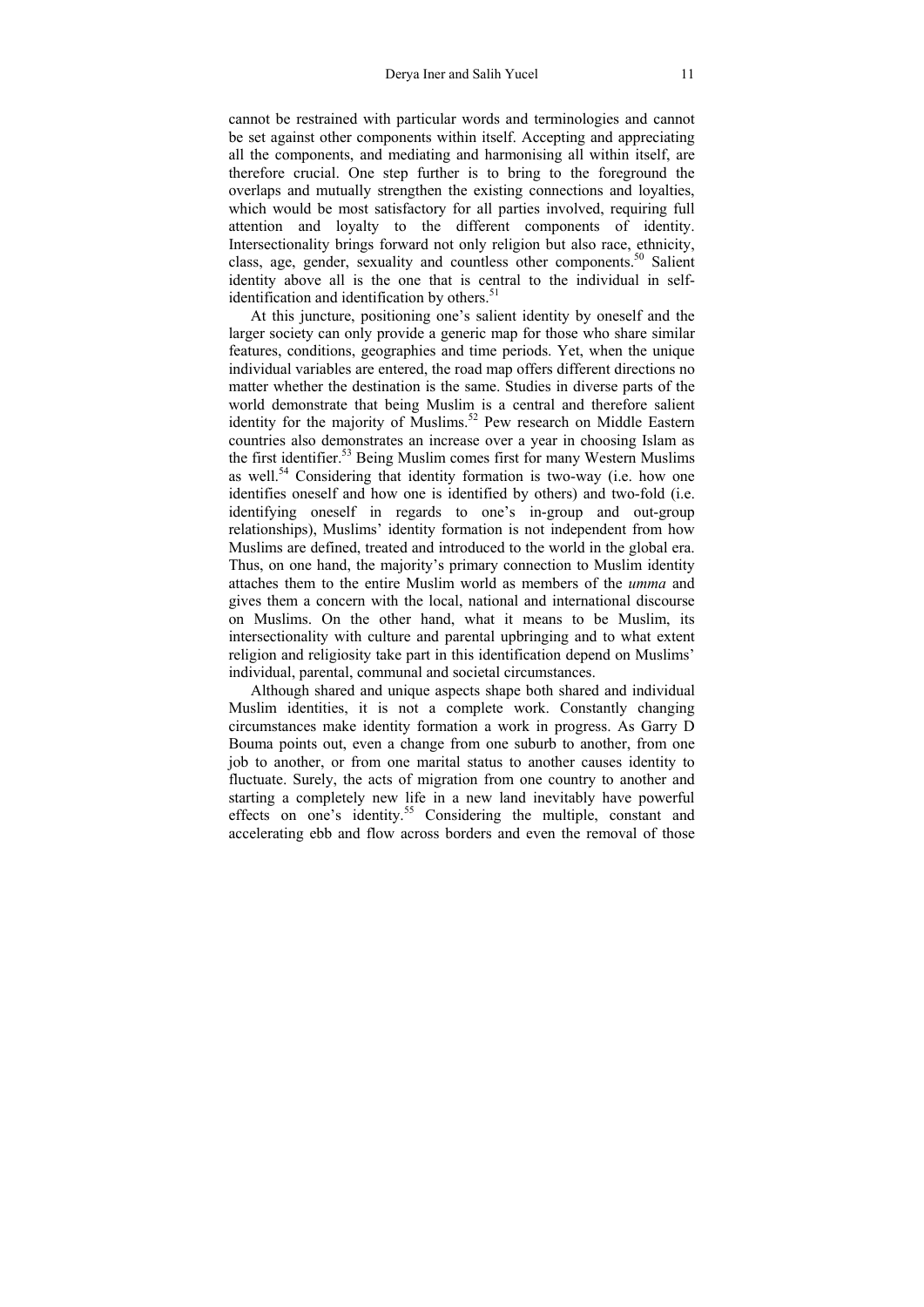borders in cyberspace, global forces lead to considerably fluid, hybrid and cosmopolitan identities.

Since the accommodating approach is intricate and inclusive and promises numerous possibilities, it requires Muslims to work actively in the foundry of identity formation with all necessary components for the desired result. This approach also requires Muslims to meaningfully combine and then disclose multi-layered loyalties and bicultural skills.<sup>56</sup> resulting from simultaneously belonging to multiple worlds.

To sum up, Muslim societies and Muslims as minorities are undergoing a dramatic transformation exposed to multifarious circumstances and acted on by numerous forces. Depending on the type of identity formation they adopt (i.e. reductionist or accommodating), how much effort they exert (i.e. active founder or passive recipient), how they include religion in responding to or initiating change (i.e. steadfastness or bigotry), one can predict the direction of identity formation for some Muslim communities, groups and individuals. Nevertheless, a blueprint is always impossible since each has unique circumstances and each processes identity formation differently compared with another. Indeed, human beings' exposure to a cosmopolitan and constantly changing range of conditions complicates the formation procedure and sets it going for the modern people of the global era. One thing is certain though, identity is never constant and it is forming and reforming in every time and place.

Nevertheless, the complexity and fluidity of identity in the global era is not an indication of the randomness of being lost in numerous variables. One can still propose that, if being Muslim is the salient identity for the majority of Muslims, the universal values of Islam can be taken into account to accommodate other emerging identities. Contemporary Muslim identity comprises three influences: local culture, Islam and Western influence. The first two often appear as superior to the third. This implies that an Arab Muslim in the Middle East is different from an Arab in the West due to the varying degree of influence by the local and Western culture. Unless the natural flow of identity formation is artificially interfered with, the latter in the given example is expected to be Muslim by religion, but Western by culture.

Regardless of the assimilated and isolated ones, the moderate majority is seeking to create a meaningful combination. This combination is expected to adapt to the mainstream culture and so become localised over time. Until then, the integrity and loyalty of the minority groups will always be questioned by mainstream society. Another way forward could be a mutual effort to start a dialogue that will trigger mutual acceptance, appreciation and integration, which would lead to a transformation of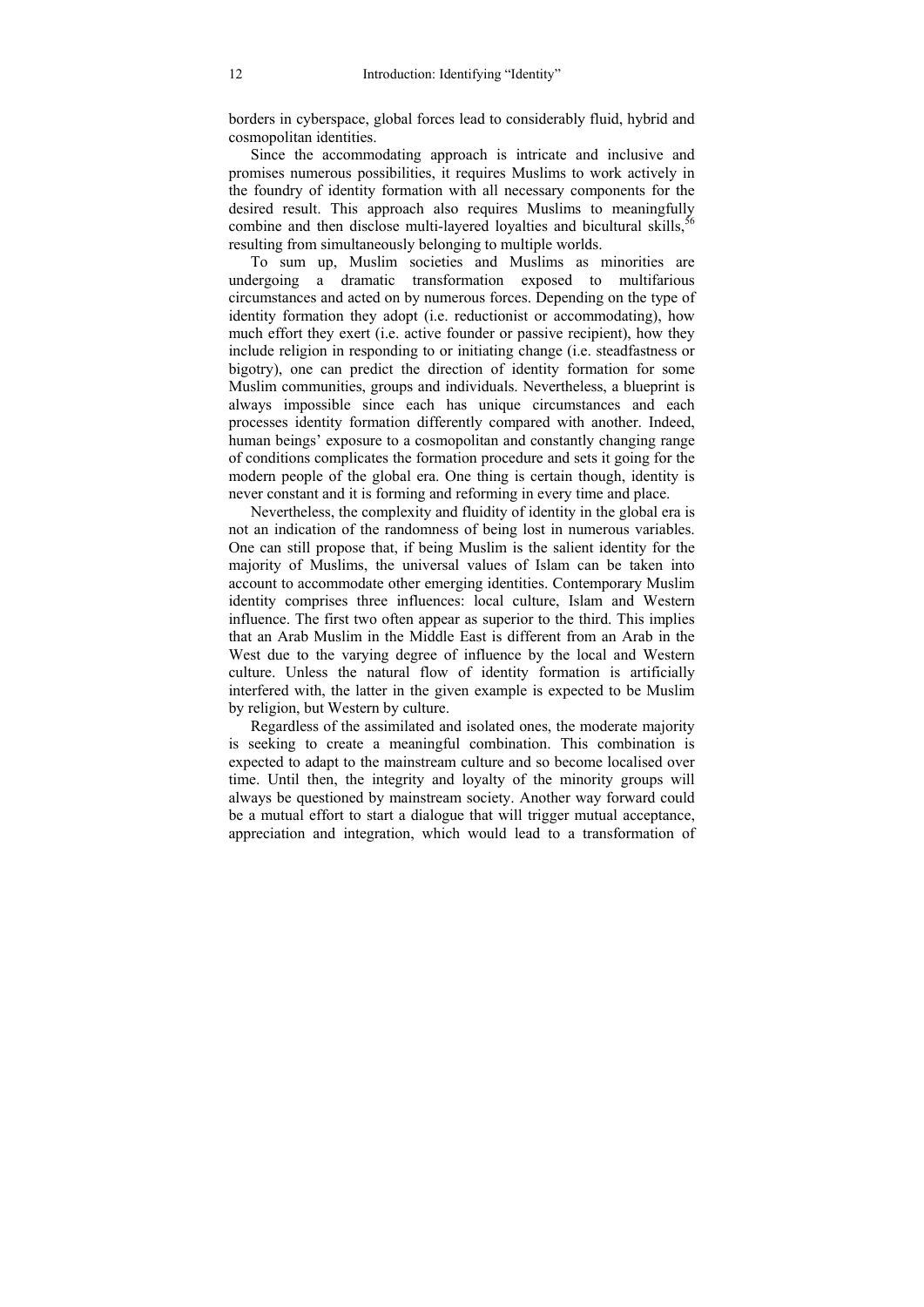society for the better through collective effort. If Muslims are given the freedom to practise their faith and called to a mutual effort for integration, they are more likely to develop a constructive Muslim identity in harmony with their ancestral and Western culture. Such members of society would contribute to building essential bridges between the Western nations and the Muslim world.

#### **Notes**

<sup>1</sup> Merriam Webster Online Dictionary, online ed., s.v. "identity",

http://www.merriam-webster.com/dictionary/identity accessed January 25, 2015. 2 *Oxford Dictionary*, online ed., s.v. "identity,"

http://www.oxforddictionaries.com/definition/english/identity accessed January 25, 2015.

<sup>3</sup> Richard Jenkins, *Social Identity* (New York: Taylor & Francis, 2008), 73.

<sup>4</sup> See Jonathan H. Turner and Jan E. Stets, *The Sociology of Emotions* (New York: Cambridge University Press, 2005).

5 Henri Tajfel, "Social Psychology of Intergroup Relations," *Annual review of psychology* 33, no. 1 (1982): 1–39.<br><sup>6</sup> Jenkins, *Social Identity*, 83.

<sup>o</sup> Jenkins, *Social Identity,* 83.<br><sup>7</sup> Paul Gilroy, *The Black Atlantic: Modernity and Double Consciousness* (Cambridge: Harvard University Press, 1993), 202.

8 In-group is a social group with which an individual identifies whereas an outgroup is a social group with which an individual does not identify.

<sup>9</sup> Paul Gilroy, *Between Camps: Race, Identity and Nationalism at the End of the Colour Line* (London: Penguin, 2000), 113.

<sup>10</sup> Anthony Smith, *Nation State and Violence* (Cambridge: Polity Press, 1985). <sup>11</sup> Ernest Gellner, *Nations and Nationalism* (New York: Cornell University Press, 1983).

 $12$  Based on 1278 parent–child matches in Britain. The Home Office Citizenship Survey and its accompanying Young People's Survey provide a relatively rare example of individual-level and inter-generational British data on religious transmission. Cited in Jonathan Scourfield et al., "Religious Nurture in British Muslim Families: Implications for Social Work," in *Intergenerational Transmission of Islam: Evidence from the Citizenship Survey* (Oxford: Oxford University Press, 2013), 35.

<sup>13</sup> Jonathan Scourfield, Chris Taylor, Graham Moore, and Sophie Gilliat-Ray, The Intergenerational Transmission of Islam in England and Wales: Evidence from the Citizenship Survey," Sociology 46 (2012): 91-108.

<sup>14</sup> Cited in Scourfield et al., *Intergenerational Transmission of Islam*, 91–92.<br><sup>15</sup> Alasdair Crockett and David Voas, "Generations of Decline: Religious Change

in 20th‐Century Britain," *Journal for the Scientific Study of Religion* 45, no. 4 (2006): 567–584.

16 Maria O'Beirne, *Religion in England and Wales: Findings from the 2001 Home Office Citizenship Survey* (UK: Home Office London, 2004), vii–x.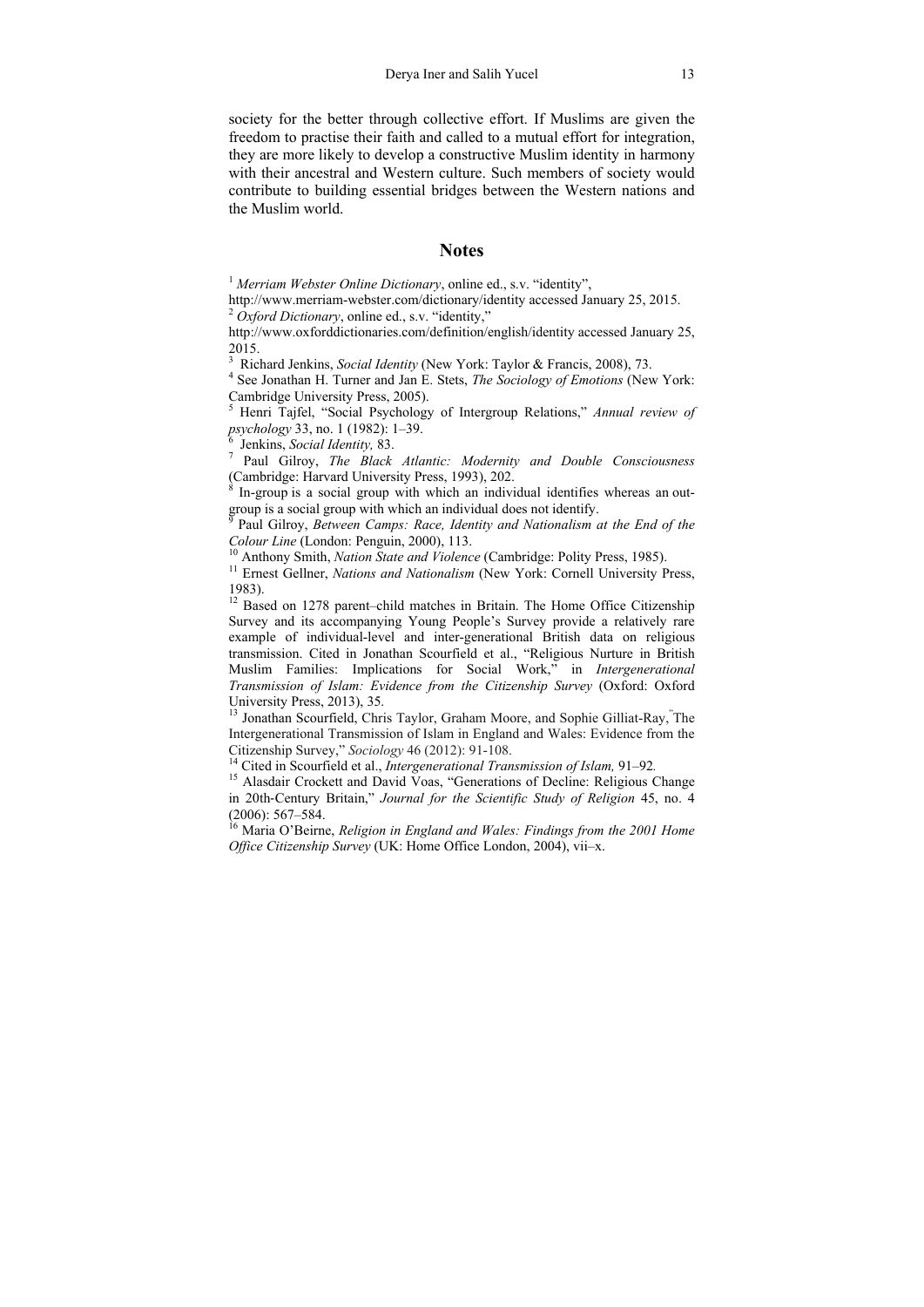<sup>17</sup> O'Beirne, *Religion in England and Wales*, 26.<br><sup>18</sup> Roughly 317 million Muslims living as minorities and about three-quarters – live in five countries: India (161 million), Ethiopia (28 million), China (22 million), Russia (16 million) and Tanzania (13 million). Pew Research Centre, "Mapping the Global Muslim Population,"

http://www.pewforum.org/2009/10/07/mapping-the-global-muslim-population/ accessed January 15, 2015.<br><sup>19</sup> Pew Research Centre, "Mapping the Global Muslim Population."

<sup>20</sup> Brian J Grim and Mehtab S Karim, The Future of the Global Muslim *Population: Projections for 2010–2030* (Washington DC: Pew Research Center,

2011), 121.<br><sup>21</sup> Grim and Karim, *The Future of the Global Muslim Population*, 127.

<sup>22</sup> Grim and Karim, *The Future of the Global Muslim Population*, 123.<br><sup>23</sup> Grim and Karim, *The Future of the Global Muslim Population*, 123.<br><sup>24</sup> According to the former US president William J Clinton, the American Mus population in the 2000s was 6 million, which is a significant difference from the Pew Research Centre's findngs. The Muslim population as being over 6 million is cited in different paltforms and resources as well. William J. Clinton, Public Papers of the Presidents of the United States, 1998, Book 2: July 1 to December 31, 1998 (Washington:Government Printing Office, 2000), 1632, accessed March 12, 2015.<br><sup>25</sup> Grim and Karim, *The Future of the Global Muslim Population*, 137.

<sup>26</sup> Adrian Michaels, "Muslim Europe: The Demographic Time Bomb Transforming Our Continent," *Daily Telegraph*, August 8, 2009,

http://www.telegraph.co.uk/news/worldnews/europe/5994047/Muslim-Europe-thedemographic-time-bomb-transforming-our-continent.html accessed January 9,  $\frac{2015}{27}$ .

Leah Marieann Klett, Gospel Herald Society, September 15, 2014, http://www.gospelherald.com/articles/52536/20140915/number-of-muslim-

children-may-eclipse-christians-in-u-k-leader-warns-weve-got-to-stand-up-forchristian-values.htm accessed January 12, 2015.

<sup>28</sup> Karen Phalet, Fenella Fleischmann, and S Stoijcic, "Ways of Being Muslim: Religious Identities of Second-Generation Turks," in *The European Second Generation Compared: Does the Integration Context Matter?*, ed. Jens Schneider

Maurice Crul, and Frans Lelie (Amsterdam: Amsterdam University Press, 2012).<br><sup>29</sup> Nancy Foner and Richard Alba, "Immigrant Religion in the United States and Western Europe: Bridge or Barrier to Inclusion?," *International Migration Review* 42, no. 2 (2008): 360–392.

<sup>30</sup> Phalet, Fleishchmann and Stoijcic, "Ways of Being Muslim," 342.<br><sup>31</sup> Iocelyne Cesari, *Why the West Fears Islam: An Exploration* 

<sup>31</sup> Jocelyne Cesari, *Why the West Fears Islam: An Exploration of Muslims in Liberal Democracies (London: Palgrave Macmillan, 2013), 236.* 

<sup>32</sup> Cesari, *Why the West Fears Islam*, 310. <sup>33</sup> Gallup, *Religious Perceptions in America with an in-Depth Analysis of U.S. Attitudes toward Muslims and Islam*, ed. Dalia Mogahed (New York: Gallup Press, 2009).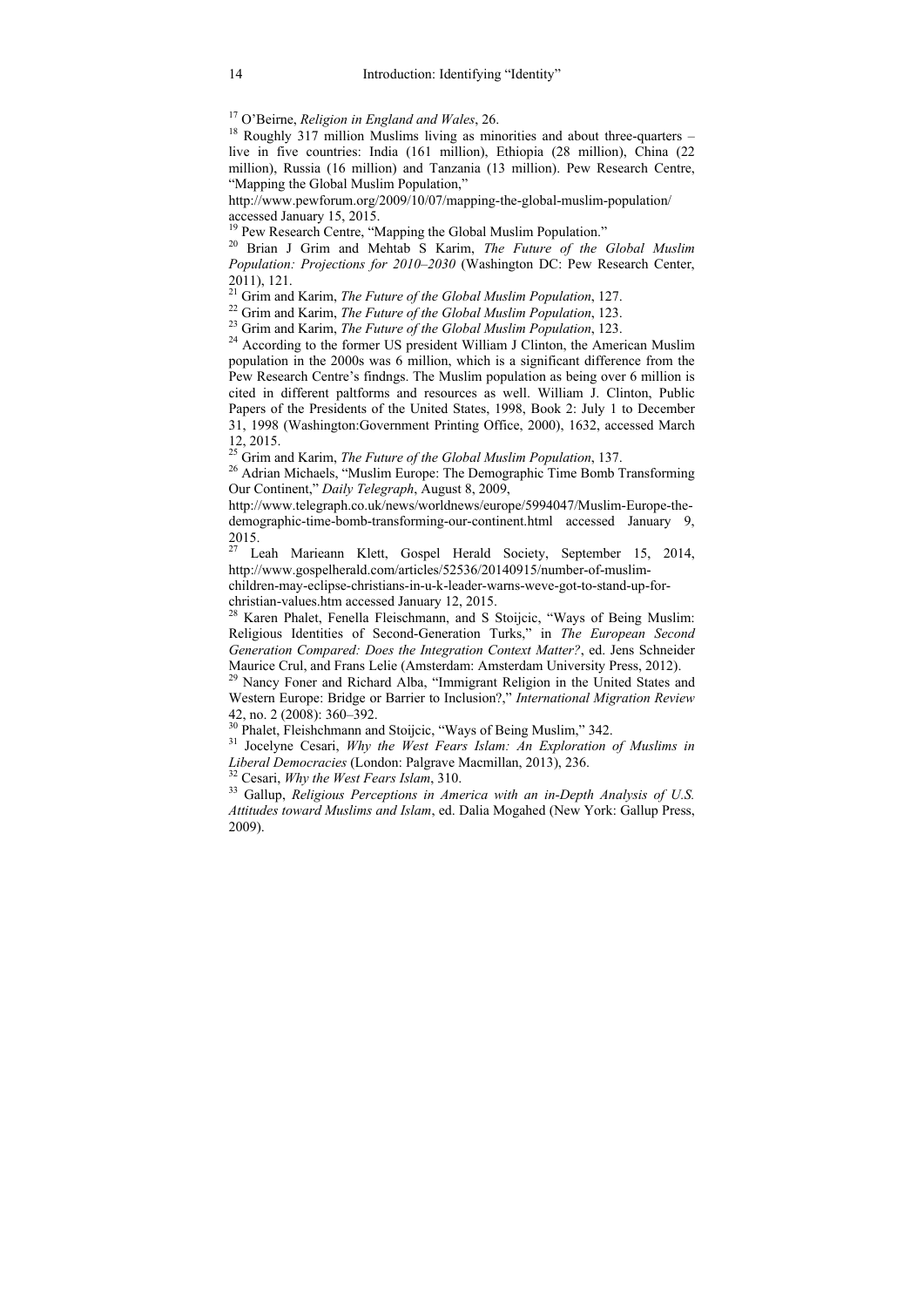<sup>34</sup> Rachel Woodlock, "Being an Aussie Mossie: Muslim and Australian Identity among Australian-Born Muslims," *Islam and Christian–Muslim Relations* 22, no. 4 (2011): 391–407.<br><sup>35</sup> Cited in Scourfield. *Intergenerational Transition*, 107.

<sup>36</sup> David Voas and Fenella Fleischmann, "Islam Moves West: Religious Change in the First and Second Generations," *Annual Review of Sociology* 38 (2012): 538.

<sup>37</sup> For example, Samuel P Huntington, *The Clash of Civilizations and the Remaking of World Order* (New Delhi: Penguin Books, 1996); Daniel Pipes, "Who Is the Enemy?," *Commentary* 113, no. 1 (2002): 23–24, 26; Bernard Lewis, "The Roots of Muslim Rage," *The Atlantic Monthly* 266, no. 3 (1990): 47–60; Leon T Hadar, "What Green Peril?," *Foreign Affairs* (1993): 27; Francis Fukuyama, *The* 

<sup>38</sup> Avtar Brah and Annie Coombes, *Hybridity and Its Discontents: Politics*, *Science, Culture* (New York: Routledge, 2005); Avtar Brah and Ann Phoenix, "Ain't I a Woman? Revisiting Intersectionality," *Journal of International Women's Studies* 5, no. 3 (2013): 75–86; Woodlock, "Being an Aussie Mossie," 397; Peta Stephenson, "Home-Growing Islam: The Role of Australian Muslim Youth in Intra-and Inter-Cultural Change," NCEIS Research Papers 3, no. 6 (2010): 4, 8.

<sup>39</sup> Piety via strict and segregated ruling aims to formulate a religious nationalism unique to Saudis. Madawi Al-Rasheed, *A Most Masculine State: Gender, Politics*  <sup>40</sup> Khaled Abou El Fadl, *The Great Theft* (US: HarperSanFrancisco, 2005), 106.<br><sup>41</sup> Al Fadl, *The Great Theft*, 86.<br><sup>42</sup> The meaning and role of the caliph is subject to change in different rhetoric

because some people attribute different roles and missions to the caliphate

<sup>43</sup> Any terrorist group such as ISIS to Boko Haram can fall into this category.  $44$  Andreas Wimmer and Nina Glick Schiller, "Methodological Nationalism and Beyond: Nation–State Building, Migration and the Social Sciences," *Global* 

<sup>45</sup> Wimmer and Schiller, "Methodological Nationalism and Beyond," 311.<br><sup>46</sup> Although hard sciences (especially health sciences) create numerous sub categories for each generic category and take all of them into account for the sake of an accurate definition, sampling and outcome, social sciences are still beyond projecting that complexity. Hard sciences are compelled to capture the complexity because a fault in authentication could always result in fatal failures. Therefore no room is given for prior agendas or conflict of interest.

<sup>47</sup> Daphne Patai, "Us Academics and Third World Women: Is Ethical Research Possible?," in *Women's Words: The Feminist Practice of Oral History*, ed. Sherna Gluck and Daphne Patai (New York: Routledge, 1991), 175–188.

48 Daphne Patai, "When Method Becomes Power," in *Power and Method: Political Activism and Educational Research*, ed. V Apple Michael (New York: Routledge, 1994).

<sup>49</sup> Lori Peek, "Becoming Muslim: The Development of a Religious Identity," *Sociology of Religion* 66, no. 3 (2005): 220.